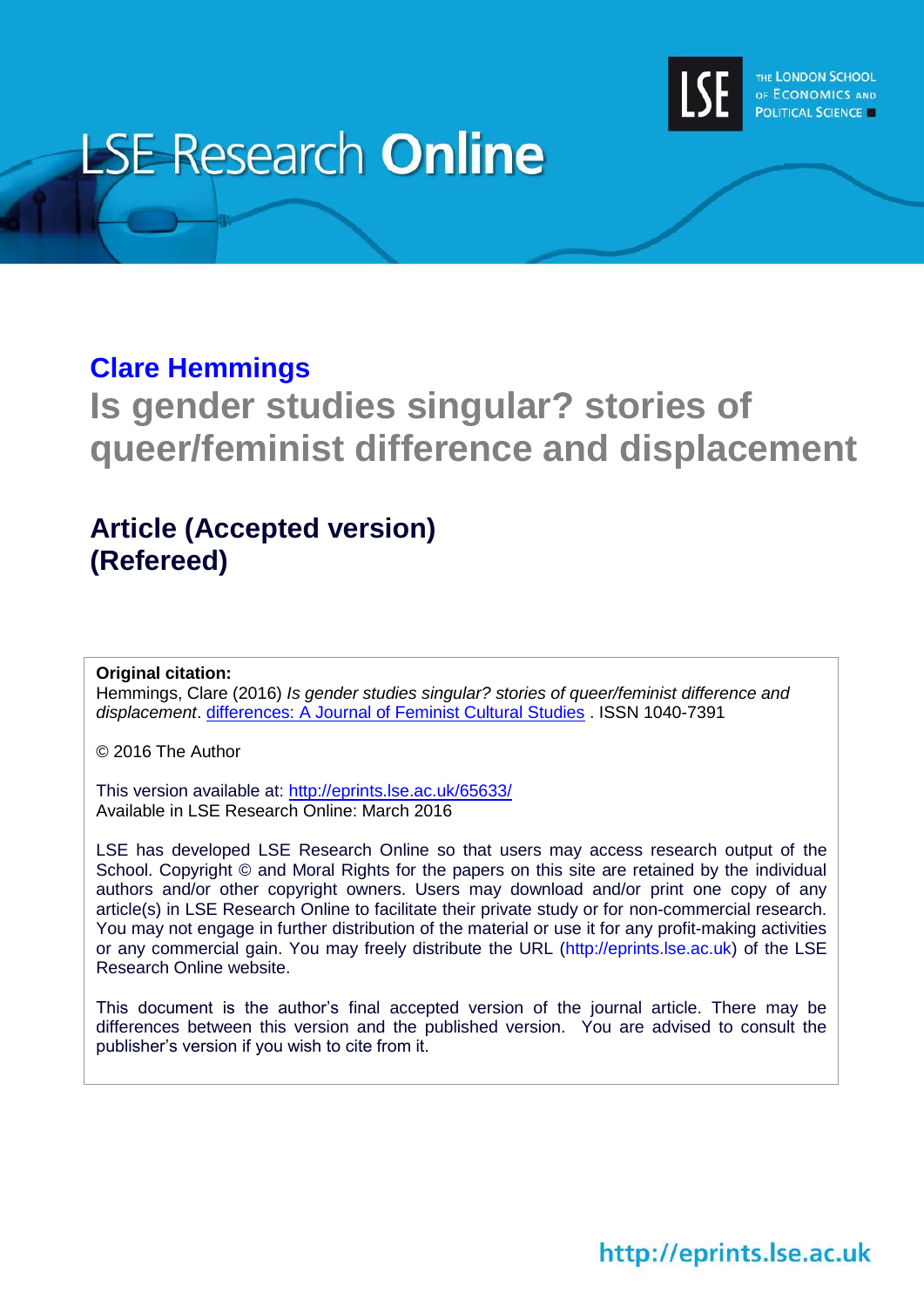#### Is Gender Studies Singular?

#### Stories of Queer/Feminist Difference and Displacement

In response to the 'Mariage pour Tous' movements for state recognition of lesbian and gay couples in France throughout 2013 and 2014, there was a profound religious and heterosexual backlash that sat somewhat at odds with the international fantasy of French tolerance for freedom of sexual expression. 1 At this point in time, those of us living in Europe or the US are becoming increasingly used to seeing homosexual rights held up as a marker of democratic difference to police immigration and demonise Islam as most profoundly homophobic and patriarchal (Butler, "Sexual Politics"; Puar, "Mapping US Homonormativities"). <sup>2</sup> Yet in an interest twist, homosexual rights were being marked out in this French context not as a marker of democratic freedom and progress, but as profoundly un-French, and a specifically American import signalling the ills of globalisation in contrast to national pride (Fassin, "La Démocratie Sexuelle"; Fassin, Le Sexe Politique). Indeed, this placing of homosexuality outside "Frenchness" was a move shared by members not only of the far right Front Nationale and Christian and Muslim religious groups, but also by members of a more liberal coalition.<sup>3</sup> The catalyst, the argument went, was the importing of "gender theory" – "la-théorie-du-genre" (singular) – which suggests that gender roles are constructed rather than natural complements that make up the body politic, a view leading inevitably to homosexualisation of the state and to a challenge to national pride and identity (Scott, Only Paradoxes to Offer; Fassin, "National Identities"). Gender theory, this perverse coalition argued, was being taught not just in universities, but also in primary schools,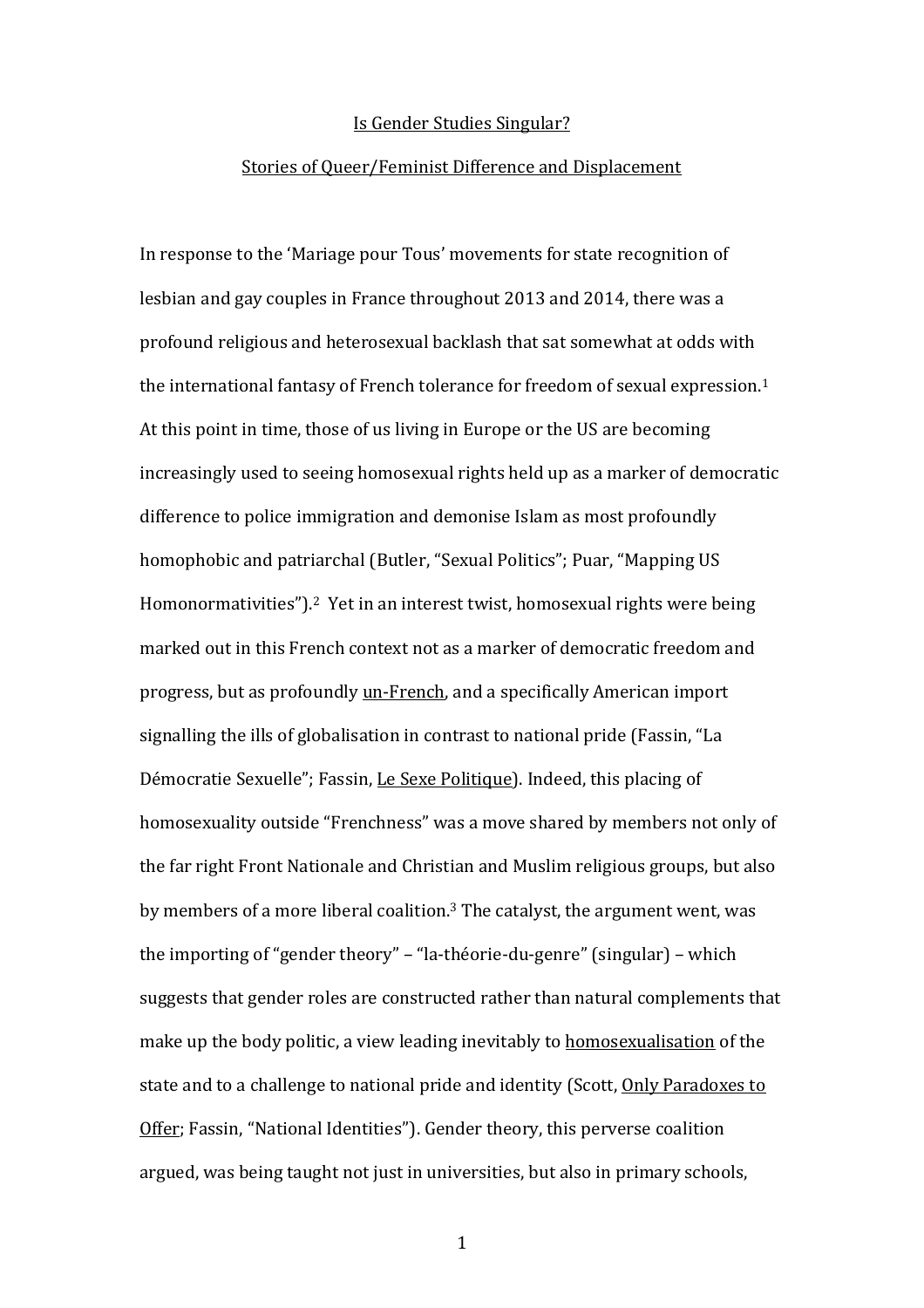where innocent French children were having their natural difference upset by boys being forced to play with dolls and girls with trains, thus signalling the end of democratic Frenchness. Stories of the pernicious character of "*la* théorie-dugenre" flooded the papers in the UK as well as in France, as detractors insisted that 'theorising' gender would result in anarchy, and calling on concerned parents to take their children out of school on a national day of action.<sup>4</sup> In contrast, the French people were called on to celebrate the natural and complementary gender difference seen to lie at the heart of the democratic French state.<sup>5</sup>

One might point to the irony of this staging by conservative forces of the links between gender, sexuality, and nation, while the Left and feminism has been trying for eons to make these same links visible, with considerably less public success. The right-wing cultural and political coalition knows indeed that when we challenge the biological base of gender, we do erode the potency of the symbolic heterosexual couple that lies at the heart of French democratic refusal of "difference," as Joan Scott has elucidated in The Politics of the Veil. Although that "difference" is framed primarily in racial terms (with its refusal being state mandated to the extent that racial statistics are not kept in France), its ambivalent recognition and repression relies on sexual difference as fully naturalised. <sup>6</sup> "Becoming French" as part of necessary assimilation necessitates not only relinquishing cultural, religious, and racial otherness, but also recognising the gendered complementarity that underwrites (heterosexual) "parité" (Scott, Parité!). To challenge that "non-difference," to make it visible, is thus to raise other spectres of difference in French politics and identity as never entirely eradicated, and indeed Frenchness as never really achievable for those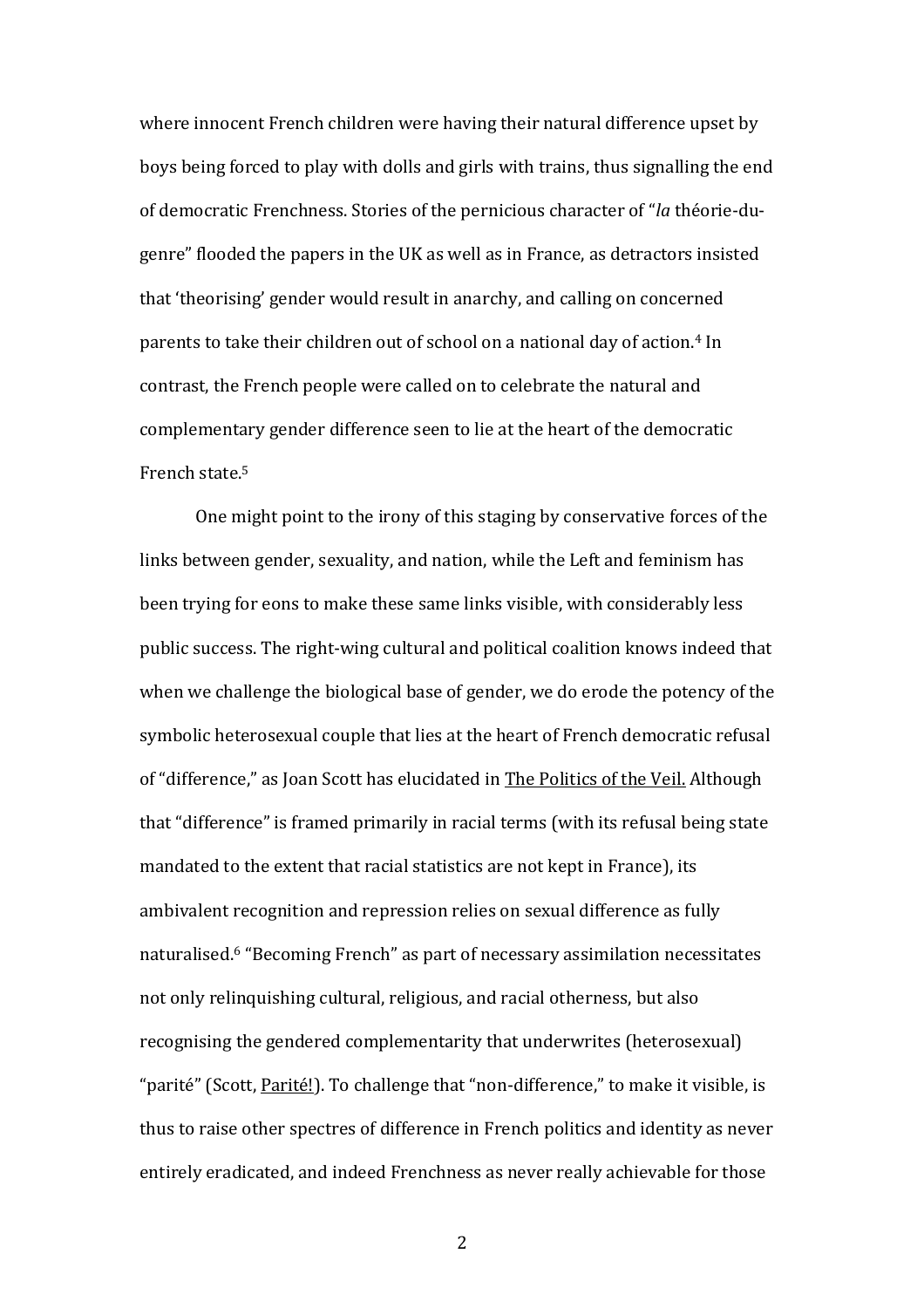who cannot be assimilated into that white, secular-Christian couple emblem. In framing "gender as a social construction" as intolerable for the French nation, the reliance of French sexual exceptionalism and its veneer of tolerance are revealed as wholly conditional on the privileging of the male, heterosexual gaze. And in further framing this "incursion" into peaceful French sexual difference as an immigration problem, such disruption is positioned as a problem of globalisation and homogenisation. That this border transgression is from the US rather than North Africa, that more usual bête noire for French fantasies of the pure nation, is of course ideal: it marks the resistance to "la-théorie-du-genre" as articulated from the position of the underdog rather than that of the racist or zenophobe. In this sense, we might say that the figures of "the veiled woman", "the married gay or lesbian" or the "non-gender-readable child" constitute parallel interruptions to the unstated white, heteronormative order of French civil society and public space.

The response to this extraordinary set of representations and events from feminists and those on the Left has been to point out that there is no single theory of gender, and to orient us towards multiplicity and away from singularity (Butler, Fassin and Scott). Critics such as Eric Fassin have argued in similar vien that these fantasies of a single theory of gender (one that demolishes French democracy and culture), strengthen the position of heterosexual women in particular as guardians of national identity, providing a useful alliance between anti-globalisation and anti-feminist sentiments without having to draw too explicitly on an increasingly controversial racialised anti-immigrant discourse (Fassin, Le Sexe Politique). This call to multiplicity in the face of resurgent singularity makes complete sense, for both political and theoretical reasons.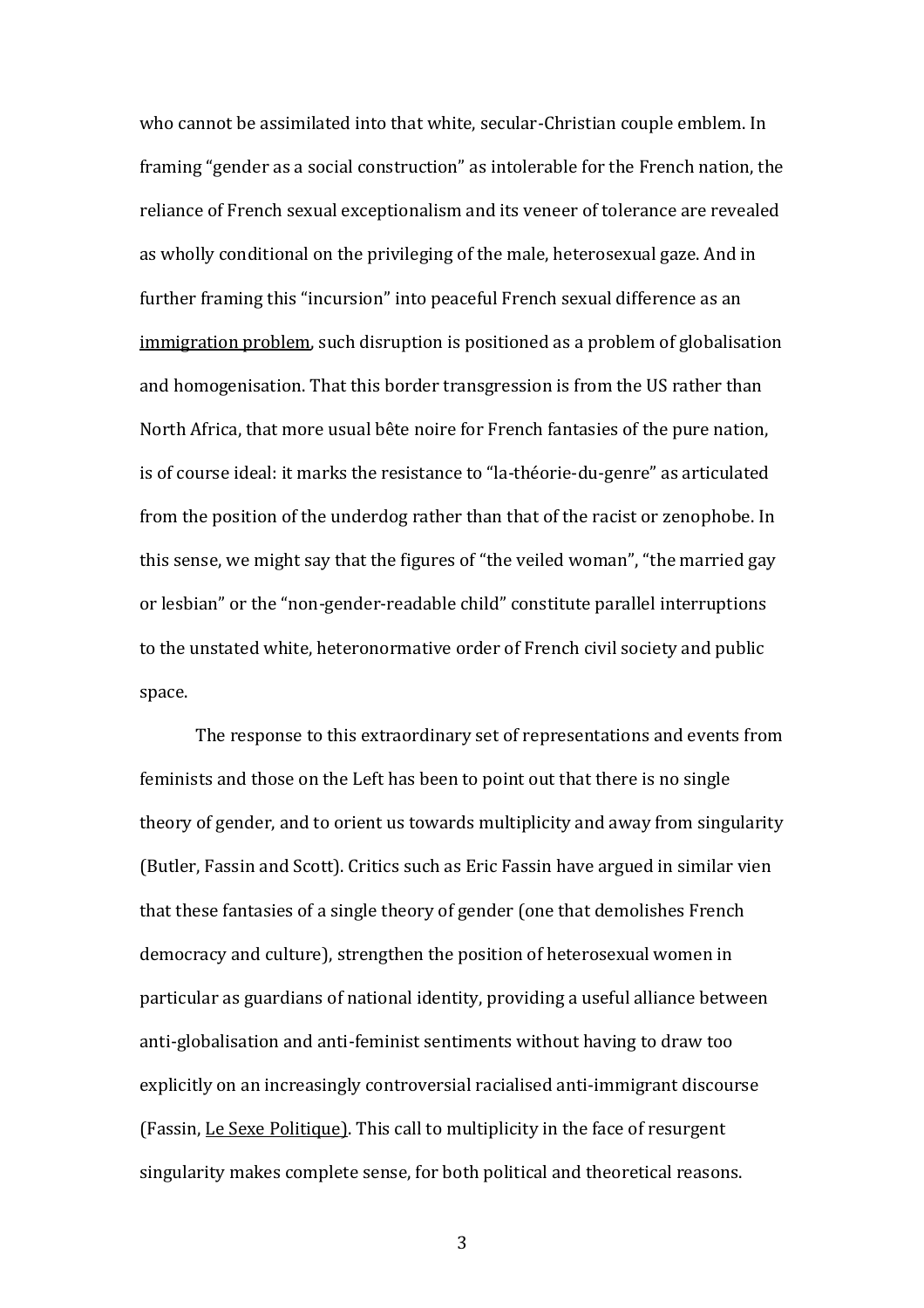Further, it is a way of pointing to the actually very long tradition of theorising gender, sex, and sexuality in France, one which is so strong that the very Anglophone scholars who are constructed as the "queer threat to French exceptionalism" might themselves be understood to have first borrowed from a diverse French feminist history in order to underpin their own epistemic and political challenges to sexed and gendered nationalism. 7

This pluralising response to right-wing invocations of singular, fixed gender and sexuality as part of nationalist projects historically and contemporarily is not a move only in France, of course, but one shared across national and international sites of institutionalisation. At the London School of Economics and Political Science (LSE), my own institution, our core course has been named "Gender Theories in the Modern World," for similar reasons: to pluralise terms that might otherwise conflate sex and gender within a colonial or nationalist history.<sup>8</sup> This simple "s" suggests at once that there are multiple theories and histories to the field of "Gender Studies" (also plural) and marks quite clearly the difference between a singular assumption of "gender" that will always default to a naturalised, complementary model. It gives me great pleasure of course to know that I might be able to resist the European spread of the right with this same "s" and that I might be able to continue teaching this foundation course sure in the knowledge that I am resisting the reproduction of heterosexual and racist framings of gendered complementarity… Alternatively, that pluralisation is demonstrated by multiplying the terms themselves rather than the theory, adding to a list of objects that makes plain the limits to singular thinking and orientations, and the dangers of exclusion that attend the singularity of both object and politics. Thus we move from "Women's Studies"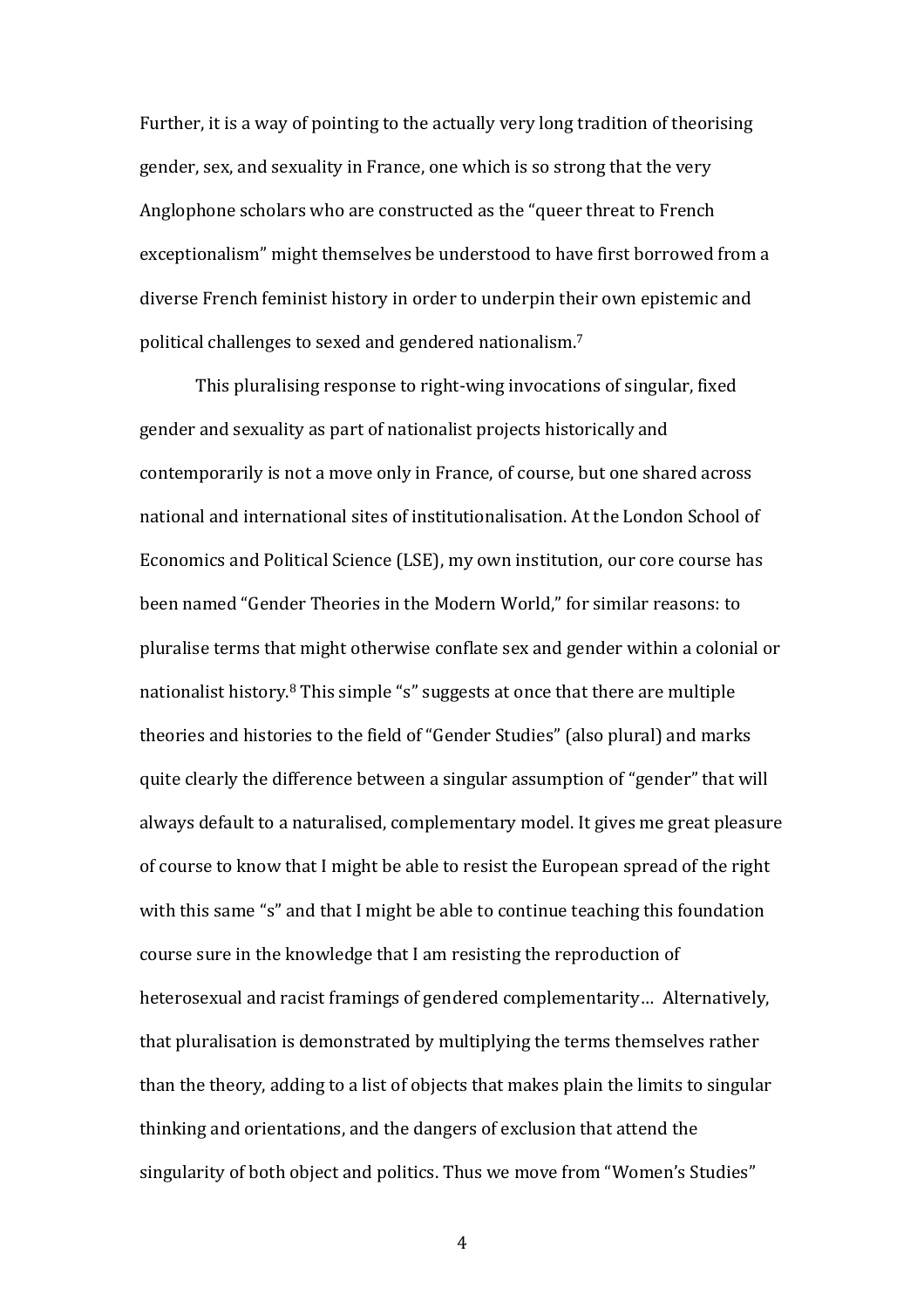historically, to "Gender Studies", and even to "Women's, Gender, and Sexuality Studies" (as at Yale). While some pluralisation is implied already in the term "studies", an issue of approach rather than object that I return to later in this essay, these displacements or additions primarily indicate a multiplication of sites and objects of study that resist the restriction of feminist or queer politics to singular objects. So in the case of a move from "women" to "gender" what is often being marked is the opening up of the field to include men and masculinity, queer or transgender (as subjects and objects), an indication that we have learned from the determinist, or even essentialist, histories of our own modes of inquiry.<sup>9</sup> Such temporal and spatial pluralisations seek to make feminism less easy to co-opt as a political and institutional project, and mark it as always already running counter to the take-up of gender equality by neo-liberal or neoconservative states and actors. Where "gender" belongs to "feminism" then, it must be plural in order not to be "singular" in precisely this French mode. The hope comes to reside in the object itself then, and its ability to carry both external plurality, and the plurality of our own desire.

It does of course make sense to pluralise and multiply as a way of highlighting the problems of the singular (in the world and in our own institutional practices), but we also need to tune our ears to the alarm bells whose tones echo through that history of this politicised field. I want to suggest, in fact, that in moving too quickly to pluralisation we risk ceding the terrain of "gender," preferring to participate in a fantasy of escape that cleanses us of the amenability of this concept to the violence of nationalist projects, rather than to explore the complex terrain of "gender" that we inhabit. In so doing, the take-up of gender in ways we do not appreciate can be more easily framed as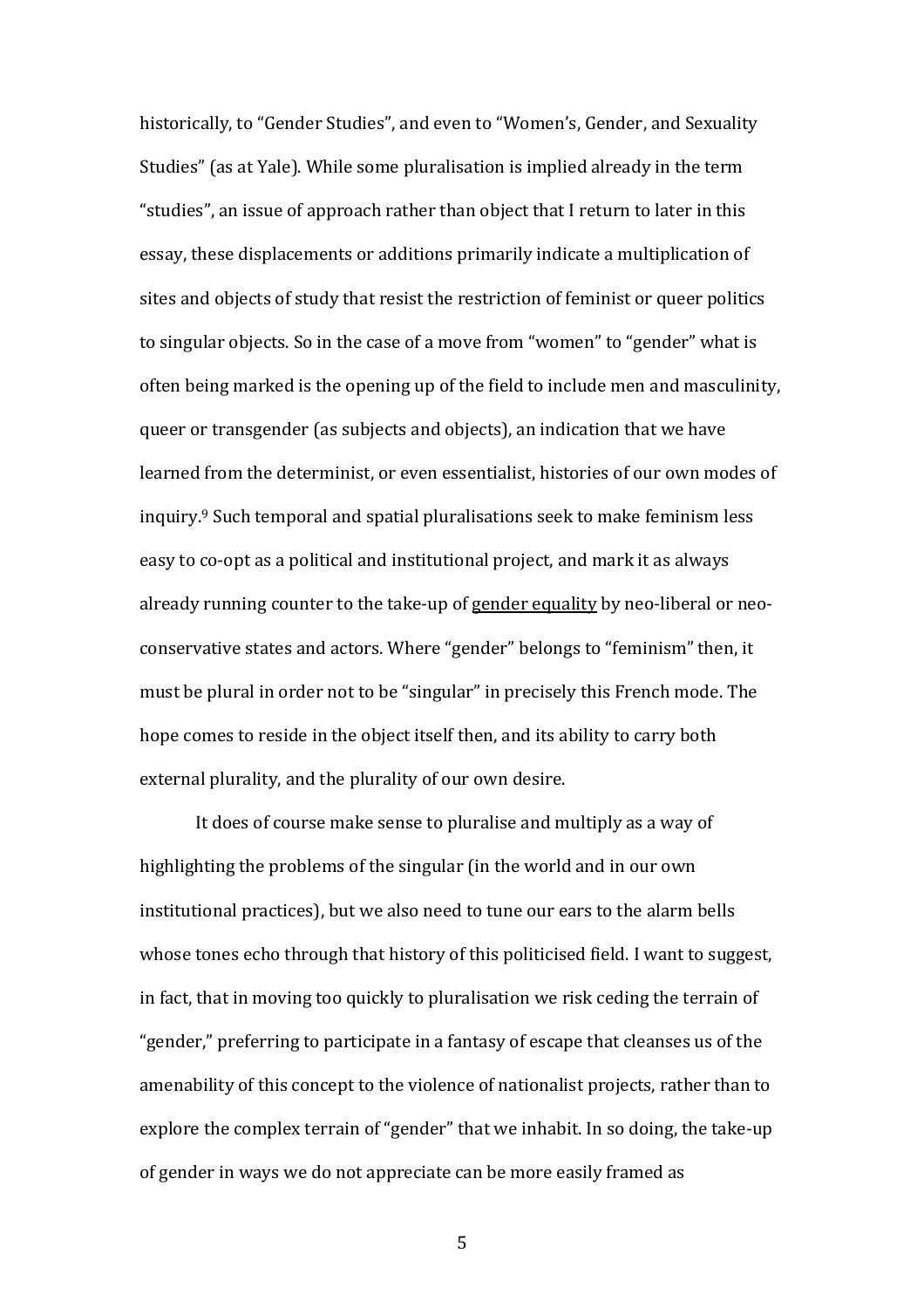straightforward co-optation, though of course this raises the question of who the "we" is in such a fantasy of separation in the first place.<sup>10</sup> In wanting to be heroines of plural, multiple, international feminisms (not bad aims in themselves) the danger is that we accept the conservative framing of singular "gender" as precisely heterosexual, the property of women, essentialist and racist. In accepting that gender does not already signifiy multiplicity, I am concerned that alternative objects and perspectives are too readily positioned as doing entirely different work, as superseding (at best banal, at worst heteronormative, essentialist) gender with promises of freedom from conservatism. As Robyn Wiegman has pertinently noted in Object Lessons, this admirable desire to escape conservative alignments that coalesce in the object in the name of a false democracy with violence at its heart over invests in optimistic progress narratives and in the capacity of some objects to resonate as more plural than others. For Wiegman, institutional feminism (in the academy) chases after the right object (whether "women", "gender" or "sexuality"), the one that will be plural and thus rescue feminism from its vexed relationship to the state or to the nation.

In what follows, I explore the mobilisation of queer theory (note we do not need to pluralise this, its multiplicity is presumed) as that which displaces gender theory in a bid for ensured transgression; and I propose rethinking "gender" as a scene of multiplicity as a more accountable institutional and political mode.<sup>11</sup>

#### Histories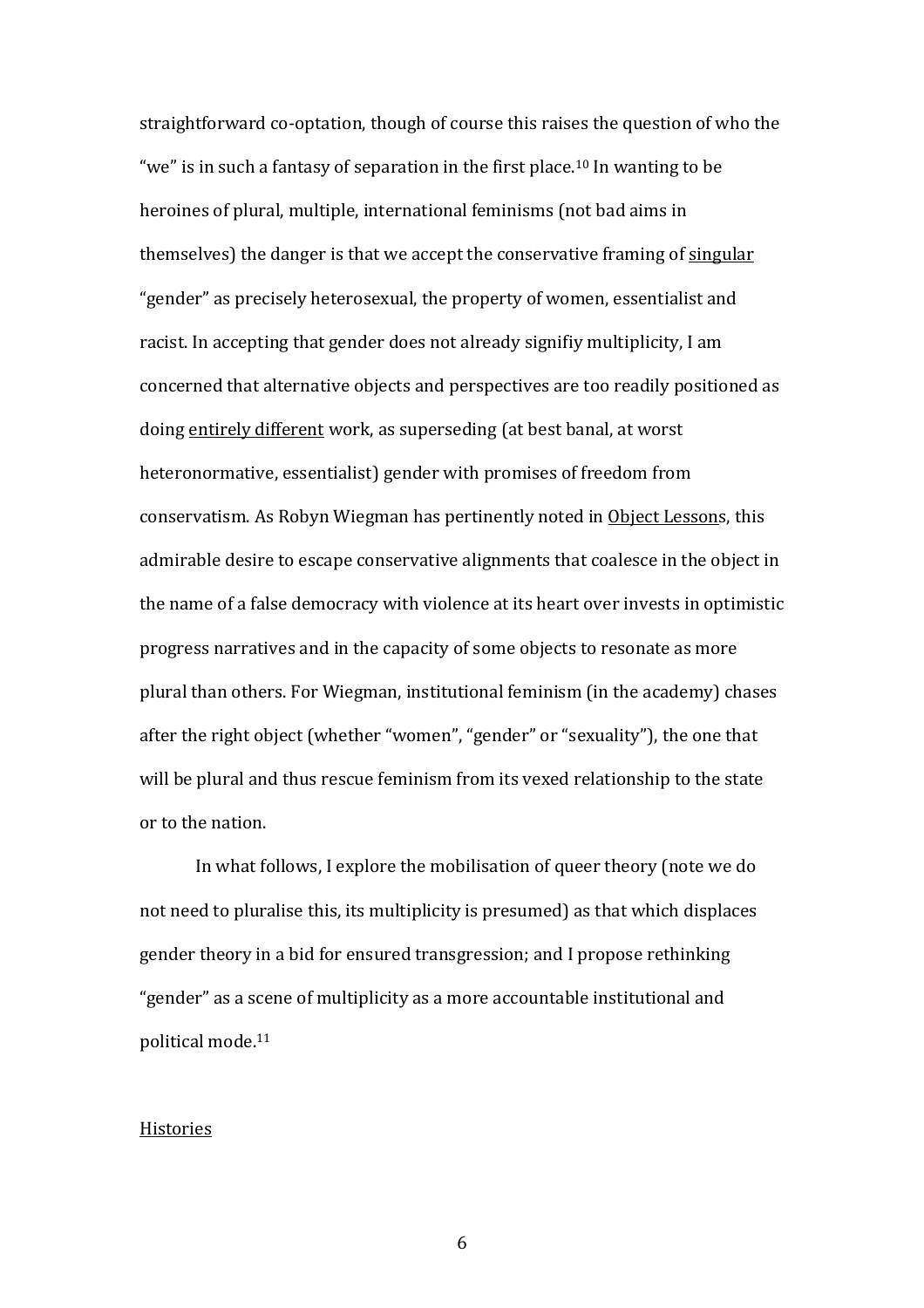At a conference at Sussex University in 2013 titled "(Im)possibly Queer International Feminisms", I found myself feeling increasingly boxed in by the preumptions attending the relationship between feminist and queer scholarship and politics. The conference was intended to be a forum for queer and feminist theorists to "update" and engage International Relations theory. Despite the conference title, I increasingly noticed a move in which International Relations as a discipline was being updated through its citation of and engagement with queer theory and practice over and above feminism, which was instead considered to be more aligned with mainstream International Relations Theory. This move was enabled by suturing feminism to its mobilisation within an aggressive foreign policy in Europe and the US, through the familiar argument that "gender equality" is part of what is being exported in a range of violent interventions in the Middle East. Of course, and as I have been arguing so far in this essay, such take-ups are indeed part of the history of how "gender" is taken up as a political alibi. But what was of particular interest to me at the conference was that this seemed to be the primary mode of citation of gender and feminism. Meanwhile, and hardly surprisingly, most of the conference attendees (particularly the younger ones) were keen as a result to align themselves with the queer critique over the feminist co-optation, in order to mark their difference from the mainstream and from violence. Since queer theory was framed as displacing (critically and temporally) feminist approaches to politics, to align oneself firmly with queer theory over feminism also marked the people doing so as fully contemporary themselves, as part of the present and future rather than a necessarily co-opted feminist past. Predictably enough, I found myself following the pluralisation route by raising the question of multiple feminisms past and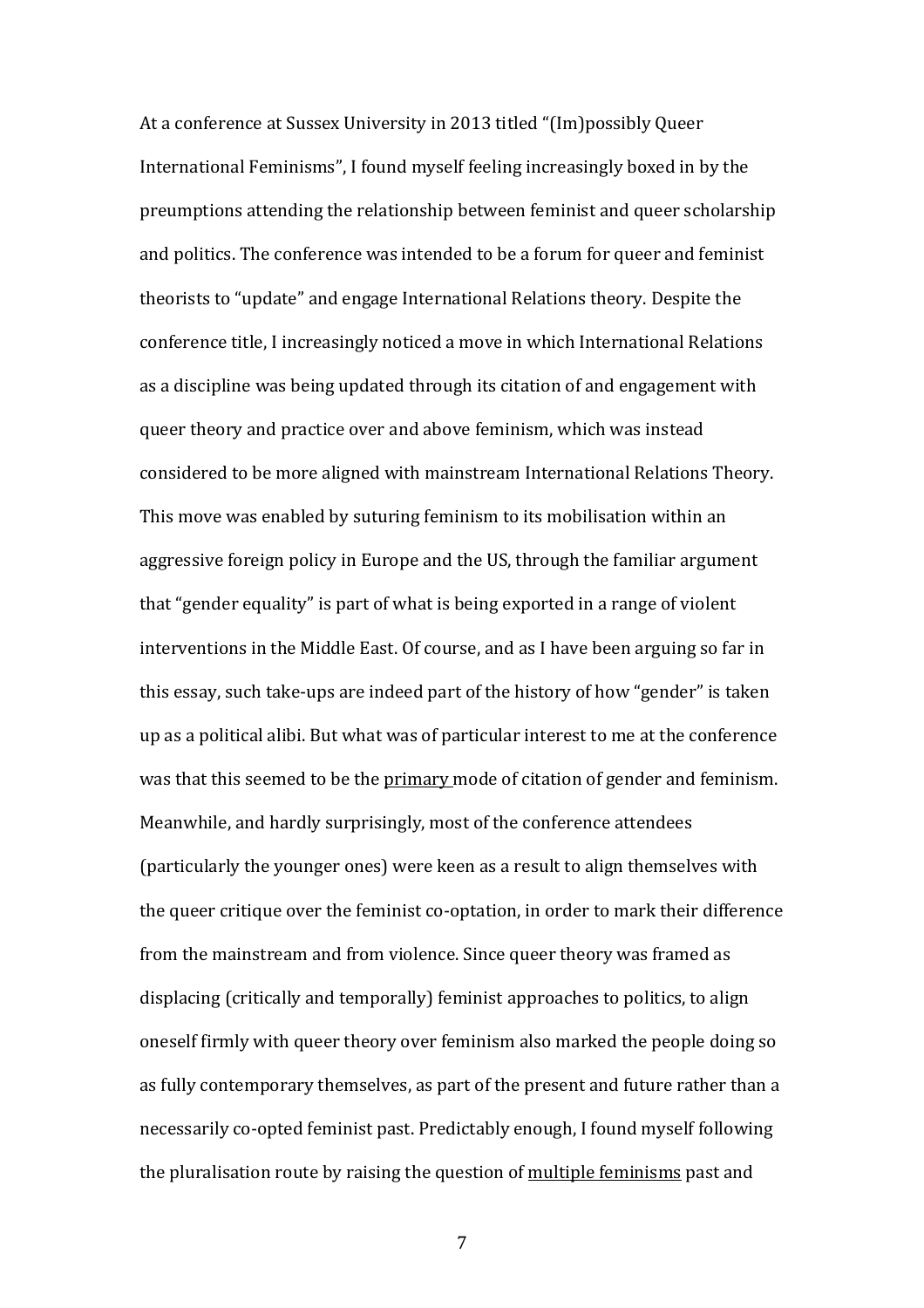present as a counter to this tendency, but was also increasingly uncomfortable with the ways that this dynamic positioned me as a kind of "feminist mother" rather than the exciting and transgressive queer subject that I would of course prefer to be read as. In citing the multiplicity of feminism I allowed myself the pleasure of the fantasy described above: that I could remain counter-hegemonic and edgy if only feminisms were properly understood. But here the contest was not between those feminisms and the conservative forces that harness "gender" in ways I want to resist, but between a fully co-opted feminism and a transgressive queer theory and politics. My response was to try for a third mode (plural feminisms) despite its confirmation of its object "gender" as indeed irrecoverable in singular mode.

This teleology, in which queer displaces feminism and is positioned as more theoretically and political sophisticated, and thus less amenable to cooptation, is of course hardly new. Indeed, one might say that the inaugural queer moment emerges precisely out of a consideration and ongoing tension of the relationship between "gender" and "sexuality" as objects of analysis and of queer and feminist projects as both different and interlinked. In her foundational piece "Thinking Sex," Gayle Rubin makes her case for separating out these key terms, with the aim of rescuing a history of sexuality from a history of gender as structural oppression of women, and allowing a distinct history of marginal sexualities free reign. Rubin's concern here is less to demonise feminism and gender as its object but to try and open up a history of sexuality that challenges the moral panic that attends it. For Rubin, it is not possible to have a history of marginal and demonized sexuality if we subsume sexuality within gender, or lesbianism within feminism: the former cannot be entirely contained in the latter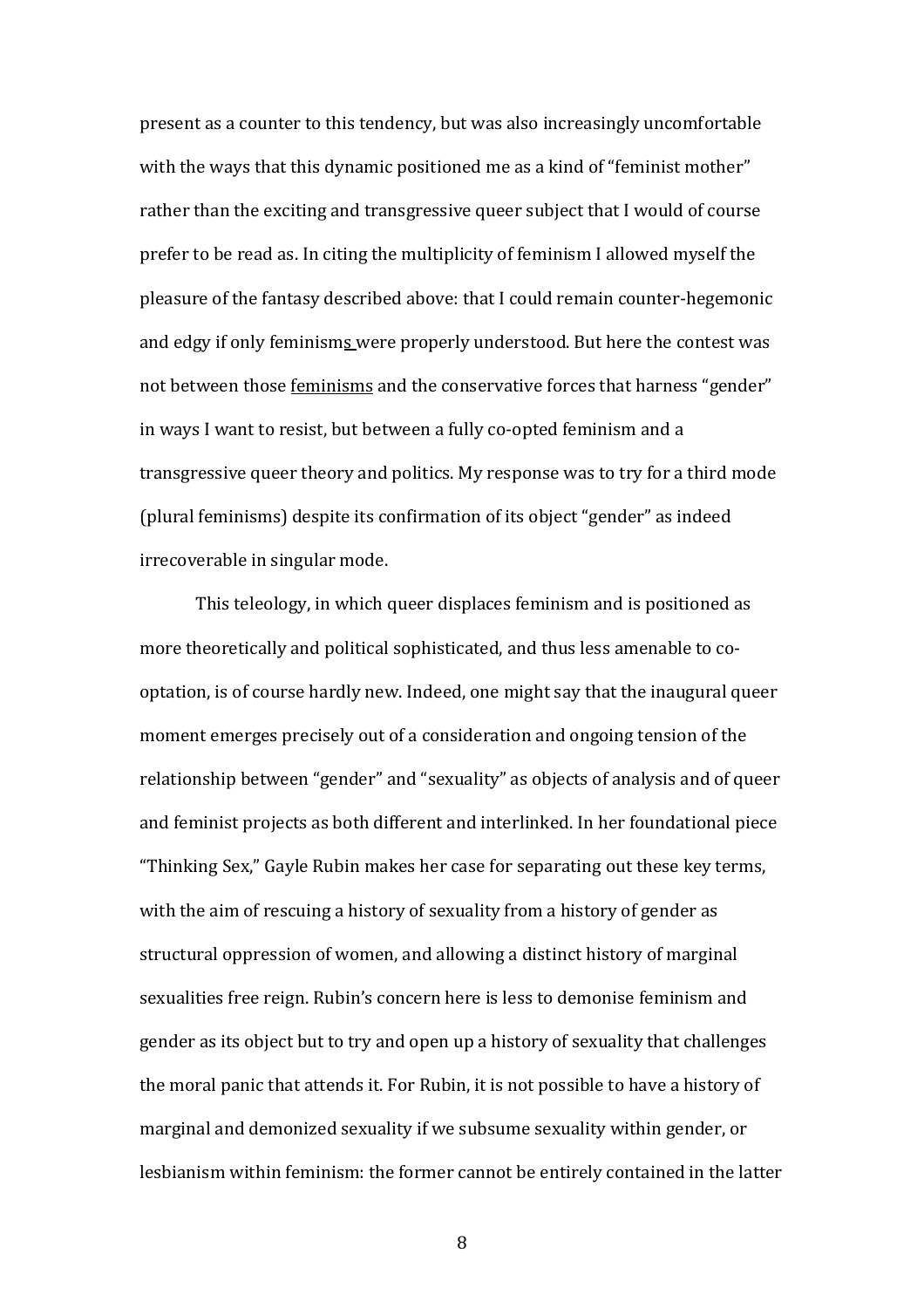in each case.<sup>12</sup> But in the process we might say that feminist "gender" becomes over-associated with oppression in the process. Eve Kosofsky Sedgwick similarly takes up Rubin's call as an institutional question of "proper objects" of queer and feminist studies, proposed as sexuality and gender respectively, and in so doing she might be said to have performatively contructed these as different fields. While queer authors have always been generously critical of the pitting of the one against the other, Sedgwick and Rubin's understandable and important desires to inaugurate a field attentive to sexuality's difference from gender and to move away from a perceived feminist collapsing of the two, has had a number of unfortunate effects.

Thus we might say that because of the history of emphasis, or even emphasis on history, this "separate" study of sexuality was always bound to attach to lesbian, gay (or bisexual) identities, even as these were being deconstructed, because sexuality as an object was only becoming visible in the moment of its severance from gender. Sexuality, for Rubin and Sedgwick, was proposed as not gender, not only gender, or not gender in its heteronormative modes; in the process, I want to argue that "gender" itself became fatally sutured to that heteronormativity. In this separation, then, feminism's (now) proper object "gender" was rather too easily re-heterosexualised, first as not providing enough of an account of that other sexual history (as Carole Vance suggested in her landmark book Pleasure and Danger in 1984), and second as denoting the most structurally reproductive and normative aspects of sexuality, precisely those that an emergent queer theory was keen to distance itself from. Thus where sexuality rather than gender has remained attached to a uniquely feminist project this has primarily been as a way of emphasizing its material miseries: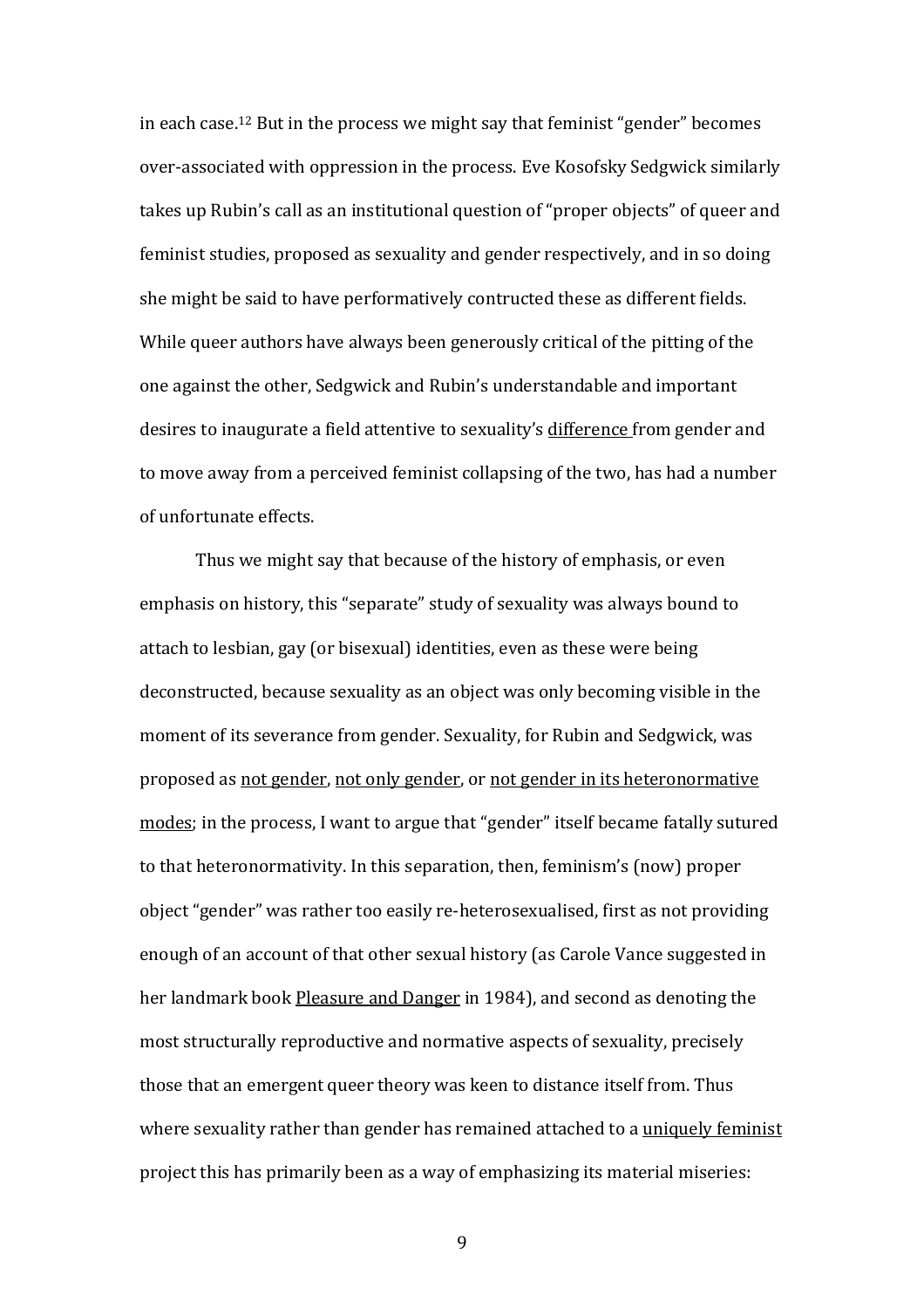sexual violence, trafficking, reproductive labour and kinship. Where "sexuality" as an object is claimed as having a history other than that of the worst excesses of violence against women or male dominance, it is more easily sutured to queer theory, which has done its best to divest itself of these constraining modes. One institutional implication of this inaugural separation has been that courses on "sexuality" (particularly in the context of a "Gender and Sexuality Studies" curriculum) are often actually LGBT or Queer Studies courses, since this is what the object has come to signify. It remains rare (though of course not unknown) for there to be "sexuality" courses that combine LGBT issues and queer theory and politics with sessions on abortion, romance, sexual freedom or sexualisation of culture, reproductive technology, or tourism. A notable exception to this is often the inclusion of sessions on "sex work/prostitution" but this is of course partly because the debate on this issue is itself split between one that focuses on structural and fundamental oppression and one that focuses on "choice" and alternative histories of labour and expression.<sup>13</sup> A further implication is that "lesbian feminism" so easily becomes a curious relic in such a supercessionist history, with lesbians forced to choose between allegiance to a "heterosexualised" feminism with its structural modes of power, or a queer play that may not resonant particularly well with the experiences of being lesbian male-focused LGBT or queer social world.<sup>14</sup>

In Anglo-American frames this damning attachment of feminism to its proper object was further reinforced through the characterisation of the misnamed "French feminism" as providing a whitewashed object – sexual difference – in contrast to a plural postcolonial subject aware of the multiple intersectional historical and contemporary forces that forge her. Gayatri Spivak's "French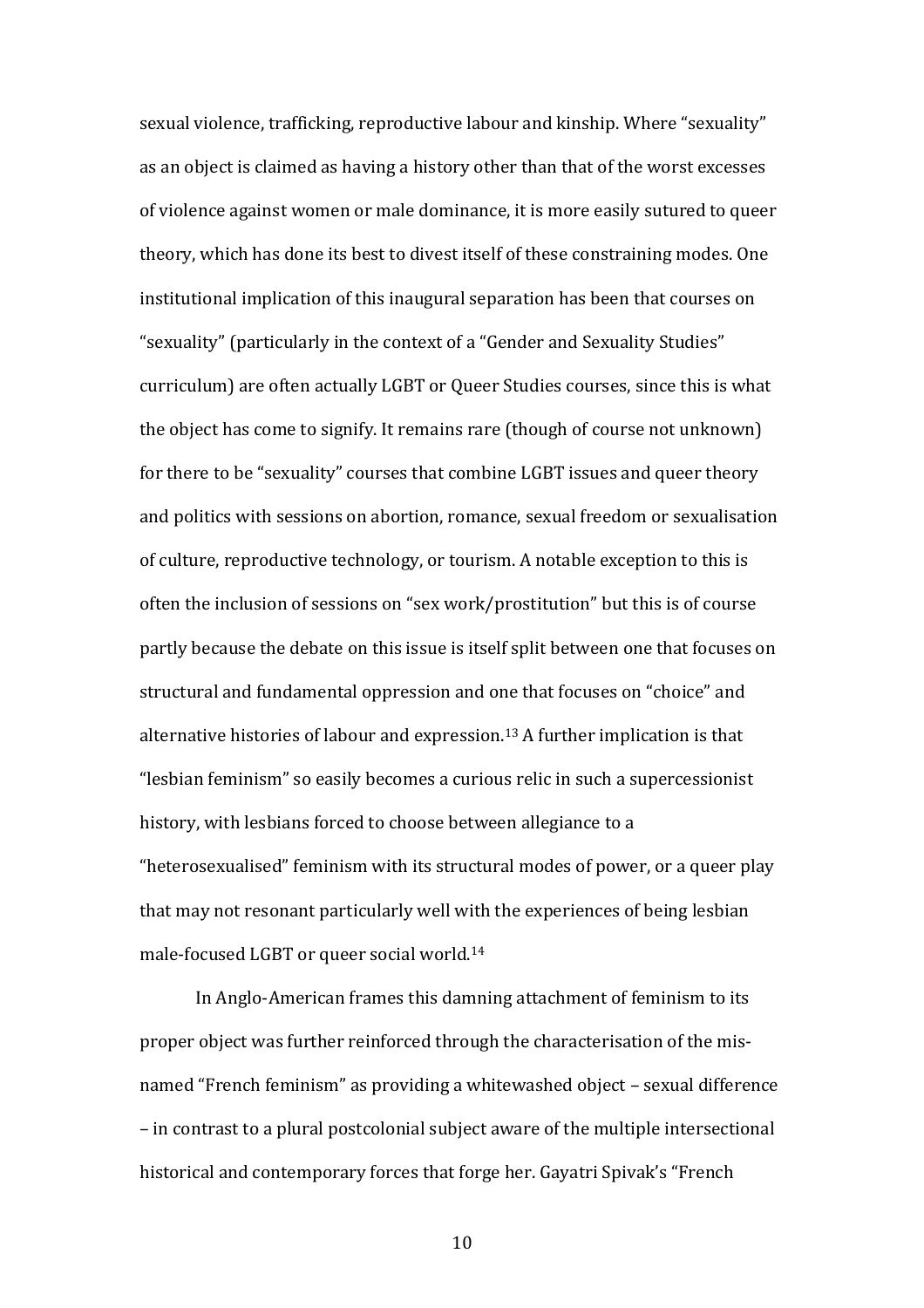Feminism in an International Frame" in particular secured a perception of sexual difference as irredeemably essentialist in sexual and racial terms, as hopelessly reductive and naturalising, and importantly as "Eurocentric." Despite an earlier framing by US theorist Toril Moi of sexual difference theory as postmodern feminist theory, such representations of sexual difference as accounts of the (unmarked) feminine resignification of phallocentrism persist. And despite Christine Delphy's deft intervention into the argument to challenge the characterization of "sexual difference" as specifically "French" and to highlight the variety of feminist theory written in France, the long history of French materialist feminism (which Delphy herself inaugurated) is consistently ignored (Delphy "The Invention of French Feminism"). <sup>15</sup> Finally, Ranjana Khanna has suggested that "sexual difference" itself needs to be rethought and reclaimed from these renderings of it as essentialist or even racist. Khanna argues that sexual difference theorists, and in particular Cixous, have in fact been consistently attentive to the character of French nationalism (particularly in relation to Algeria), challenging rather than reproducing the image of womanhood that underwrites the body politic as white and heterosexual. It is only in a transnational encounter with sexual difference that reads from an Anglophone and particularly US position, Khanna writes, that sexual difference can be marked as free of consideration of race and politics. For the purposes of my argument here, this erroneous critique of sexual difference as racist in particular and as heterosexist in general (supporting oppositional gendered positions), has only shored up queer theory's attachment to sexuality as a potentially more fluid object than sex or gender. And indeed, the earlier postcolonial critique has meant that "sexual difference" remained a no-go area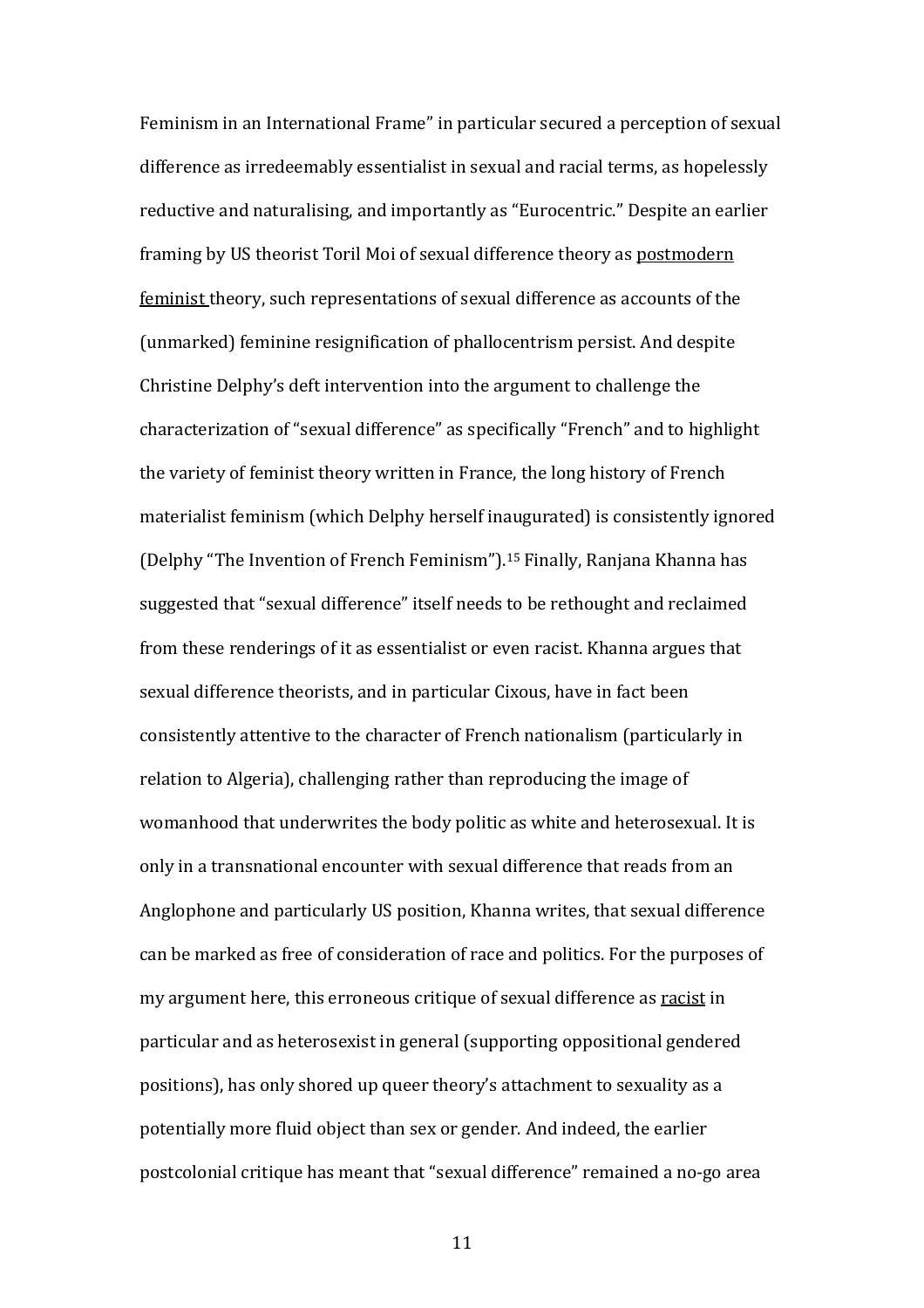for Anglophone scholars of a queer, postcolonial sensibility for some decades Consider, even now, that where there are materialist "returns" to the body among Anglophone scholars they tend to go via Gilles Deleuze, Elizabeth Grosz or Bruno Latour, not via Luce Irigaray or Helene Cixous, whose work remains steeped in institutional and political anxiety.<sup>16</sup>

At no point have these categorical oppositions been uncontested, of course. The now classic text Feminism Meets Queer Theory from 1997 (from the 1994 issue of Differences) troubled our assumptions about these relationships even as queer theorists were making their institutional mark. Thus, Butler, in her essay "Against Proper Objects," famously critiques the idea of proper objects at all, trying to open up the relationship among terms as unstable rather than fixed, <sup>17</sup> while Biddy Martin anticipates the problematic positioning of queer as transgression in terms of its implications for a sense of "the ordinary life" so important to queer people as a mode of survival. And in her landmark piece on "Sexual Indifference and Lesbian Representation" from 1988, Teresa de Lauretis positions gender as a vibrant "scene" of animation and fantasy central to sexual desire, refusing to endorse "gender" as someone else's heteronormative object, and claiming its centrality to a queer imagination in all its slippery glory (see also de Lauretis, The Practice of Love). De Lauretis has much to teach us still, I think – about the openness of "gender" as a site of investigation (filled with misrecognition, displacement, and possessive intent, as well as pleasure and resignification), and too about ways of opening up race and class identifications and re-routings as part of these same desiring scenes. For de Lauretis, "race" cannot and should not be evacuated from scenes of desire, however uncomfortable its presence may make us, a point I return to below. Again, the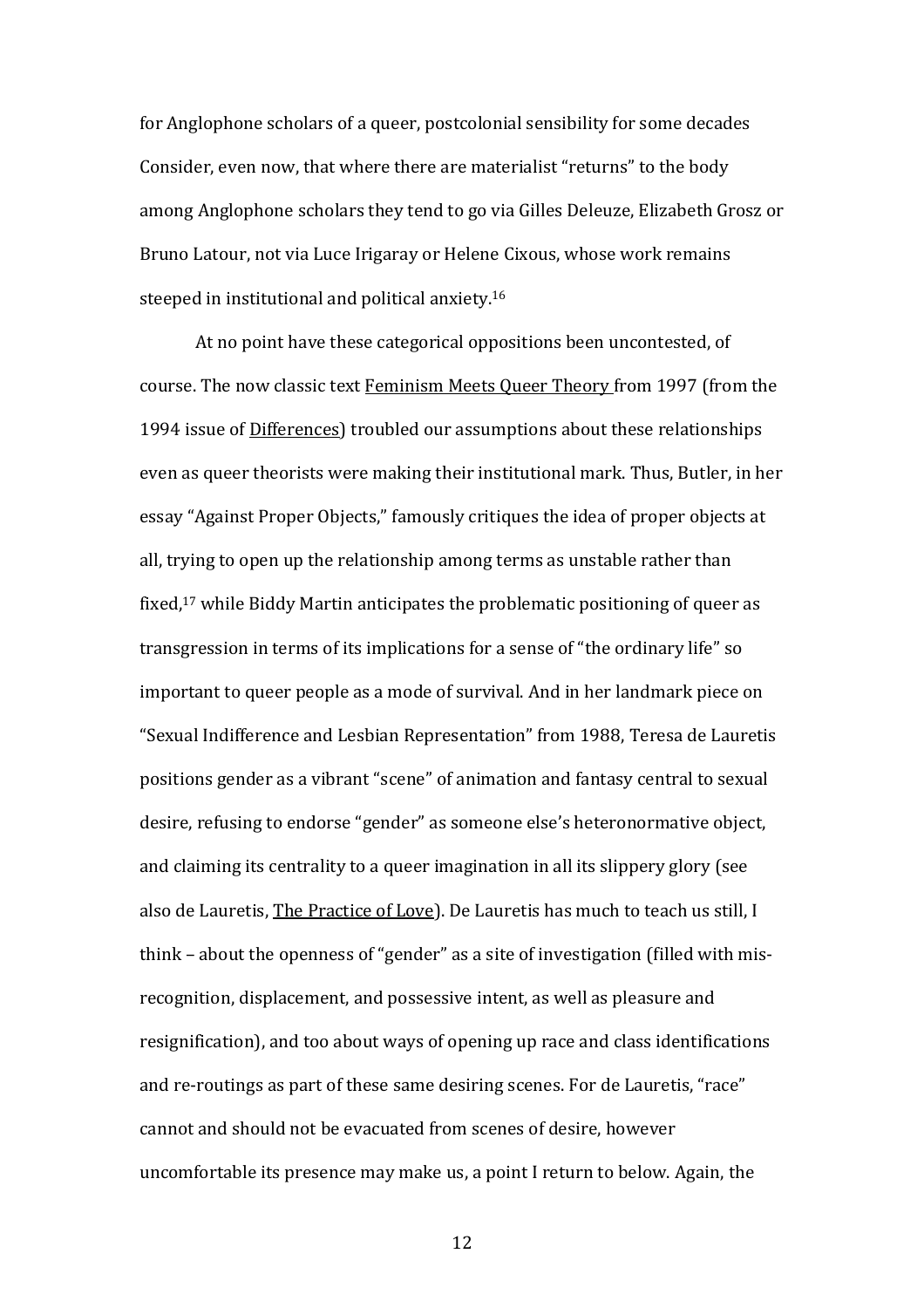history of citation practices shores up these political and intellectual histories: de Lauretis and Newton have seen much less citation than Butler, Sedgwick or Rubin in the queer canon both sides of the Atlantic.

Fast forward twenty years and this debate about feminist/queer relationships, about their proper objects and subjects, is still ongoing, in some similar and some different ways that reflect patterns of institutionalisation, location, and politics over this period of time. In work such as Janet Halley's Split Decisions, for example*,* feminist criticism is positioned as caught in the gender and sexual oppositions it wants to contest, while queer theory emerges to take up a more imaginative and freeing mantel. And as I began with, at conferences in the last few years, I have found myself querying the implicit or explicit positioning of queerness on the side of everything that is transformative or creative, while poor old feminism is consigned to the reproduction of dull – and already fully known – critique. In the sexual division of theoretical labour, queer theorists and not feminist theorists still appear to be having all the fun. One of the keys in the contemporary staging of this relationship remains the question of race and identity, but one very important difference to the staging of this relationship in this present is that both feminism and sexuality studies have now had their objects roundly critiqued.

As discussed above, we might see anxiety around "gender" from a queer perspective as taking two main forms. The first, following Rubin and Sedgwick, is the unease with gender's ties to naturalised "sex" and heteronormative or reproductive frames (Butler, Gender Trouble). The second, following theorists such as Lisa Duggan, is its co-optation by the nationalist, militarist or global corporate interests of late capitalism. The desire to liberate on the basis of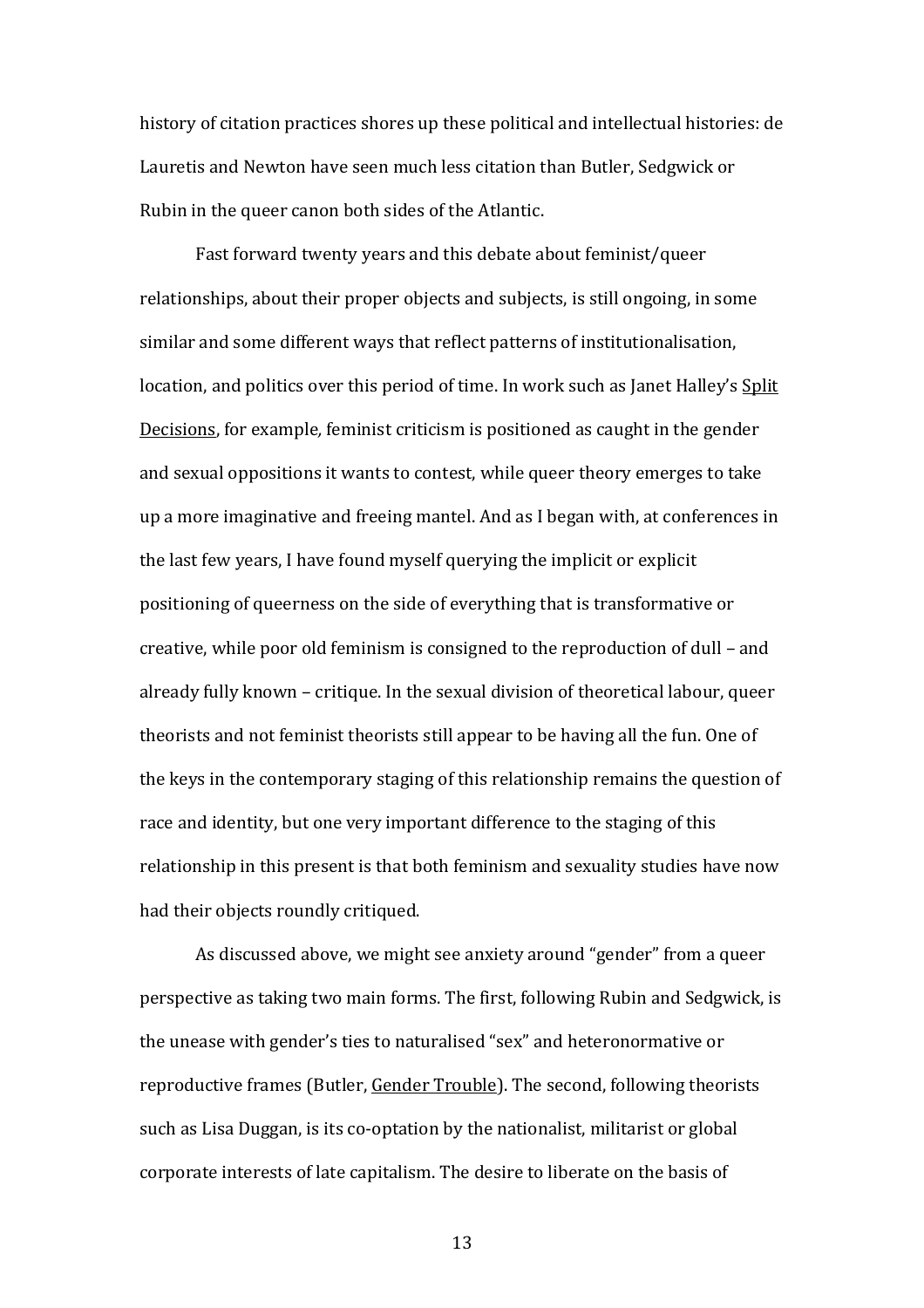gender equality in particular has for so long been part of colonial and contemporary acts of aggression and so linked to the fantasy of the racialised non-free other that to even mention this feels vaguely redundant. The association of "women" or "gender purity" with nation and national interests so central to suffrage campaigns historically and postcolonial nation building the world over is echoed in "gender's" take-up as an alibi for interventionist violence, and in its profoundly bureaucratic modes of "mainstreaming". There are several fundamental ironies that attend these moves: take, for example, the demand for Turkey to demonstrate appropriate gender equality measures in order to join the EU, while the UK's gender equality index score has become steadily worse over the last decade (it has the highest percentage of women in full-time employment in Europe, but wages are the most deflated). Or consider the World Bank's focus on "empowering women" in India (Wilson) or Mexico (Molyneux) to take loans for small businesses because they are more likely to pay them back (gendered behaviour being perversely linked to gender transformations) while the same organisation insists on low wages in ways we know have a disproportionately negative effect on women and children. Such paradoxes are the very stuff of gender of course, and the ability to continue to believe in "gender equality" despite its history of contrary use is perhaps another sign of its extraordinary power as an open scene of fantasy attachments (to return to de Lauretis). These continuities between colonial pasts and colonial presents are not left un-contested of course. They are critiqued roundly as forms of the worst kinds of co-optation, cynical alibis that deflect attention from the vigour of capitalism in Duggan's framing, or as colonial feminisms that inaugurate precisely the need for a pluralisation indeed.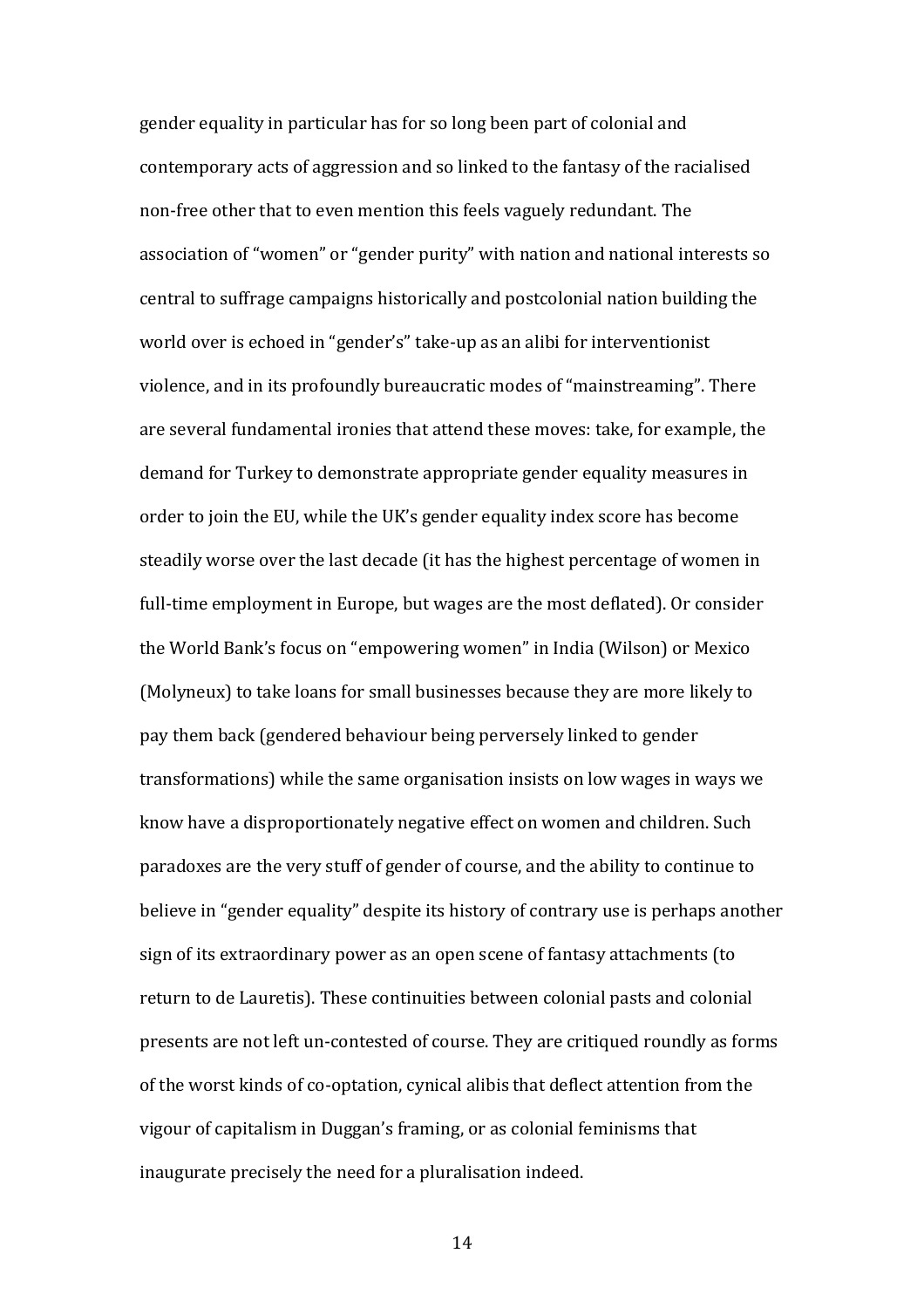Duggan is important, because it is she who links the take up of gender equality with that of sexuality in the field of nationalism and international agendas. While sexuality scholars might have sought to disidentify from feminism's purported object we might say that they are now confronted with sexual identity as reducible to its mainstreamed rights modes in familiar vein. Thus, as many theorists of homonormativity and later homonotionalism have pointed out (Puar, "Mapping US Homonormativities"; Haritaworn; Bracke), gay and lesbian subjects who are white, happily coupled, or monogamous, and happily consumerist and nationalist (Hennessy), have come to occupy the position of a "national treasure" which acts at home, at the border, and elsewhere to ensure that contemporary citizenship can be represented as tolerant and democratic. As Jasbir Puar has pertinently noted with respect to the post 9/11 US political and cultural context, white secular homosexuality stands as a marker of difference within an imagined "clash of civilisations" in particular, where Islam is always homophobic (as well as uniquely patriarchal), and American identity is always sexually tolerant and in favour of gender equality. In a European context, as is familiar at this point from Butler's analysis of the citizenship tests in the Netherlands (versions of which can also be found in Germany, the UK and Norway), not only must a would-be citizen show clear signs of recognition of the legal status of same sex couples and the rights of women to bear their breasts in public, they must also demonstrate appropriate affect to show that they find displays of same-sex affection and women's breasts lovely or better still neutral, but certainly not disgusting or sinful (Butler, "Sexual Politics").<sup>18</sup> Homosexual equality is not used as the primary alibi basis war – yet – though instances of extreme homophobic violence are cited as markers of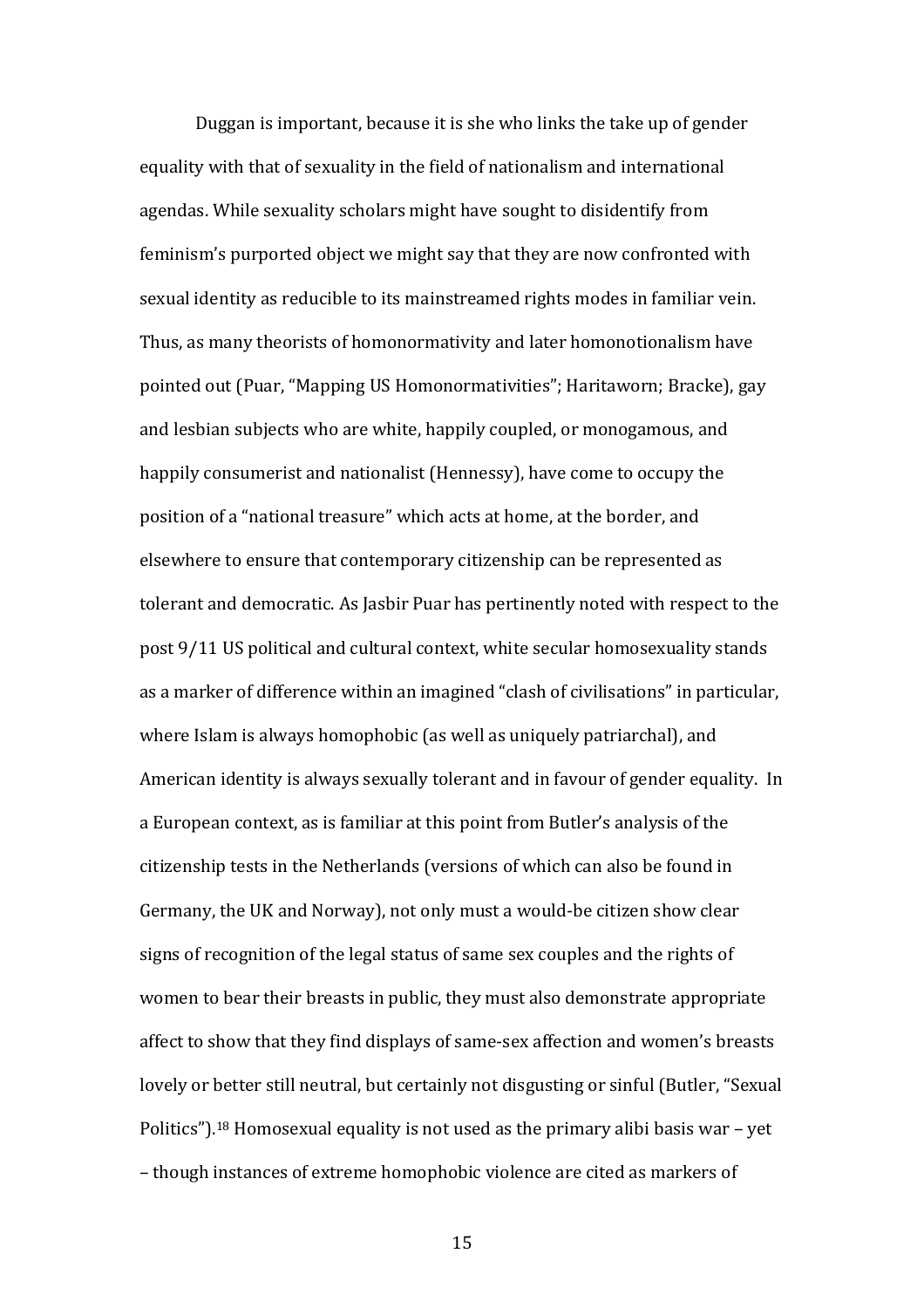profound difference (e.g. in Afghanistan, Iraq or most recently Syria, as well as Uganda most typically) from the tolerance of countries that actually continue to demonstrate ambivalence towards homosexuality.

In this framework, queer studies and queer scholars can only retain their marginal transgressive potential (as compared to feminism) to the extent that they embrace the transnational critique of neo-liberal capitalist and militarist interests. They are required – as feminists long have been with respect to "gender" – to divorce themselves from "sexuality" and LGB standpoints in order to be visibly anti-authoritarian and anti-nationalist. Queer studies used to be able to do this by moving away from "gender" as an object (as co-opted, as heterosexual, even as whitewashed, but also as importantly feminist) in ways I have been suggesting throughout this essay. It now has to do this in relation to its own bourgeois and co-opted object, and it has done so with considerable fervency. Called upon to decide between gay rights agendas and Muslim rights to recognition (or non-incarceration and freedom from torture) queer theorists have sided against identity and for transnational solidarity in ways mirror feminist theorists. But as Fatima El-Tayeb, Jin Haritaworn and Eric Fassin ("National Identities") have all argued, to be asked to choose between gay rights or Muslim rights is in fact no choice at all. <sup>19</sup> But there are also consequences to this fervent certainty of the right side to be on that bear on the questions of proper objects, pluralisation, and the ground of transgressive critique. A queer critique of homonationalism in particular will appear on occasion to forget that heteronormativity is quite alive and well in most contexts of citizenship, policing the border as it long has, privileging opposite-sex couples with impunity; but one could be forgiven for thinking that gay and lesbian subjects were dominant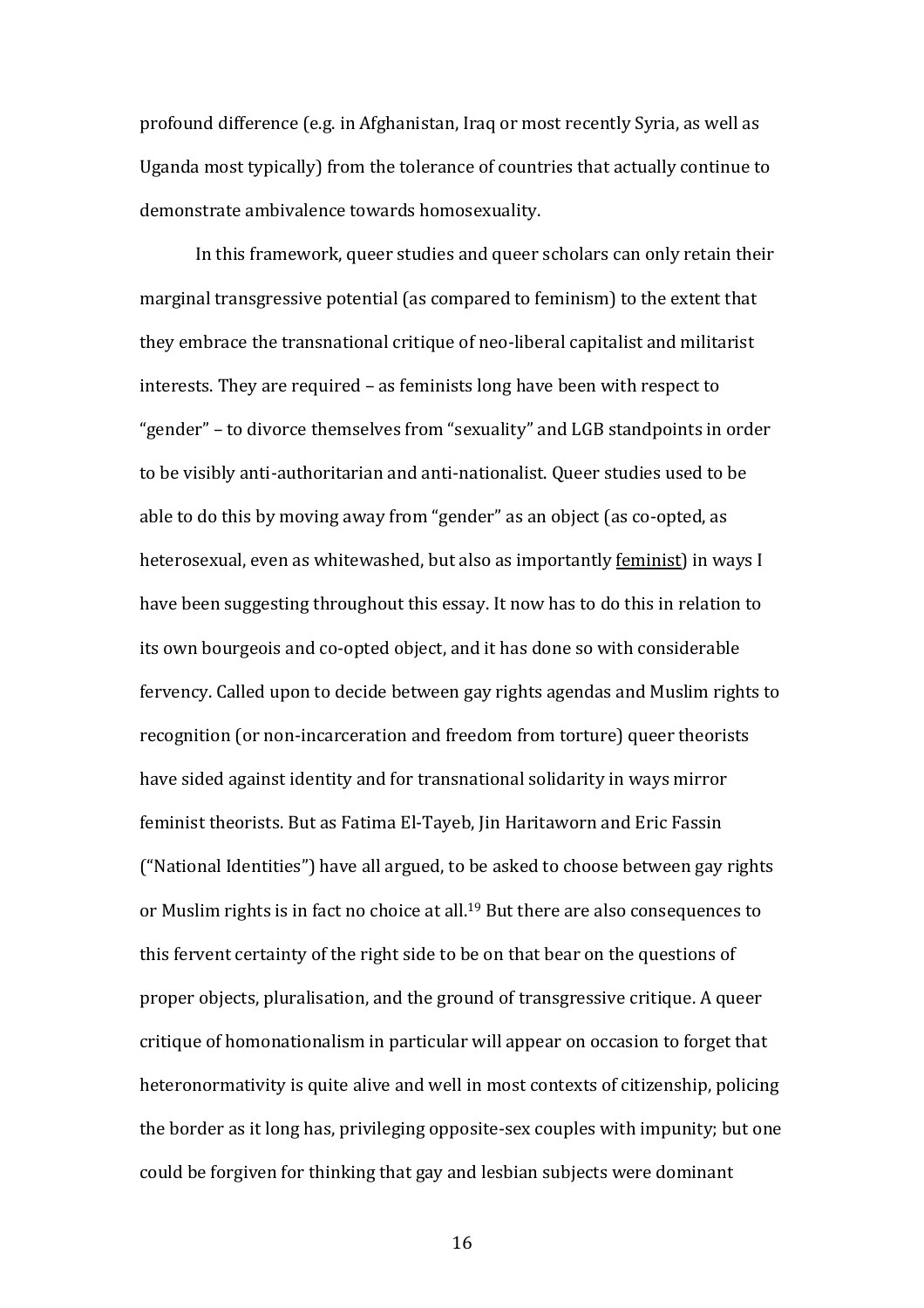across Europe unless queering their own national attachments such is the force of this theoretical and political movement (see Brown for a trenchant critique of this tendency). Further too the sprinting away from the proper object of sexuality as fast as one can - for dear, transgressive and critical life, one might say - produces its own crisis, since one can only displace sexuality as an object so far.<sup>20</sup>

Ironically enough perhaps, it seems that "sexuality" has become the same kind of poisoned chalice for queer studies as "gender" has been for feminism. Despite Rubin and Sedgwick's best efforts to keep the two objects separate, they may have come to do similar work in the end. For queer theorists, the price of inhabiting a transgressive anti-capitalist position in the present is the disavowal of the object that brought the field into being. "Sexuality" has to be displaced as the "bad object" that someone else carries or is sutured to, causing a splitting at the heart of the queer project, just as it does at the heart of the feminist project. So too the circularity of political critique in this evacuation effort bears some further scrutiny, since neither feminists nor (renamed) gay and lesbian scholars necessarily accept the gift of the singular that has been assigned to them. First we are given our object (even if we refuse it – "gender" is yours, "sexuality" yours, "race" yours, and the vexed etcetera). Then the object turns out to represent rather than dismantle the power relations that contain and constraint that object, and the subjects and fields so associated become similarly tarnished: old fashioned, outmoded, or dangerous and even violent. And well they may be. We must leave them behind in a progressive move towards multiplicity and away from singularity, away from power and towards freedom, away from cooptation and towards transcendence. But something else happens here too, even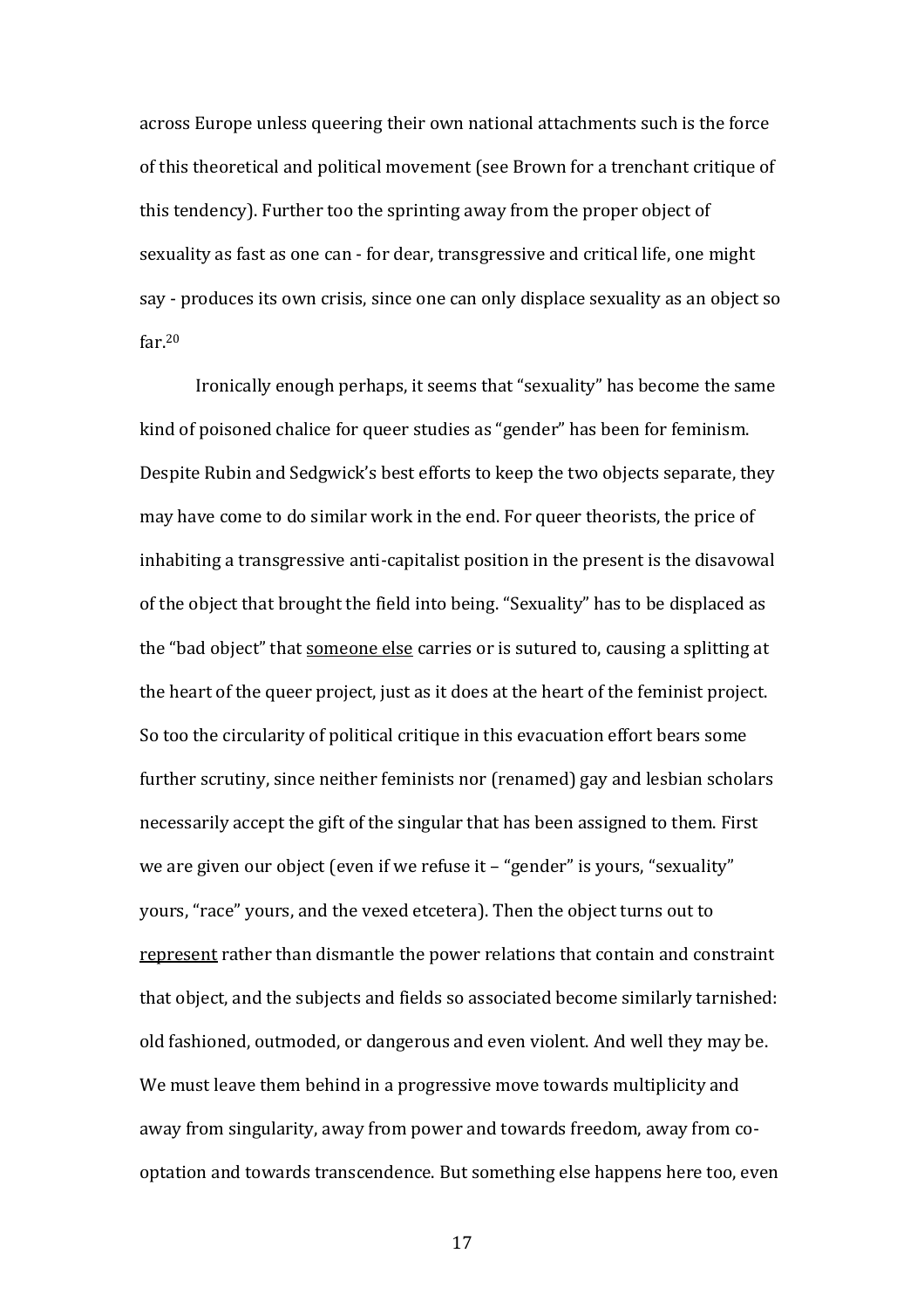if we think it might be an idea to move away from objects that are about to blow. And this is that there is an over-association of power with the objects themselves – and the people who do not want to relinquish them – rather than with the discursive and material power relations that give those objects meaning. Strangely, we make of the object a peculiar fetish at precisely the moment we turn away from it.

#### **Interventions**

There are several ways that scholars have attempted to intervene into these dilemmas to challenge the over-association of these objects with normativity and others with transgression in and of themselves. One approach is a theoretical one that challenges the assumed linear flow from one object to another, or from singularity to multiplicity as an inexorable historical movement. Wiegman's work on this issue is particular helpful, in my view, as she seeks to suture the terms "queer" and "feminist" precisely in order to resist the displacement of the latter by the former (Wiegman, "The Times We're In"). For Wiegman, if we insist on representing the terms "queer feminist" as overlapping and mutually constitutive ones, we can reimagine queer history as sharing space with feminist history, or even being indistinguishable from it at points. This tactic also positions "queer" as qualifying "feminist" rather than coming after or moving on from it. Wiegman's main strategy here is to privilege "queer feminist" entanglement over the displacement, and as part of that project she reframes Sedgwick's affective interventions in particular not as "coming after" debates about "gender" and "sexuality" as proper objects but as running parallel to them in mutually constitutive ways. <sup>21</sup> In my own work too, I have employed similar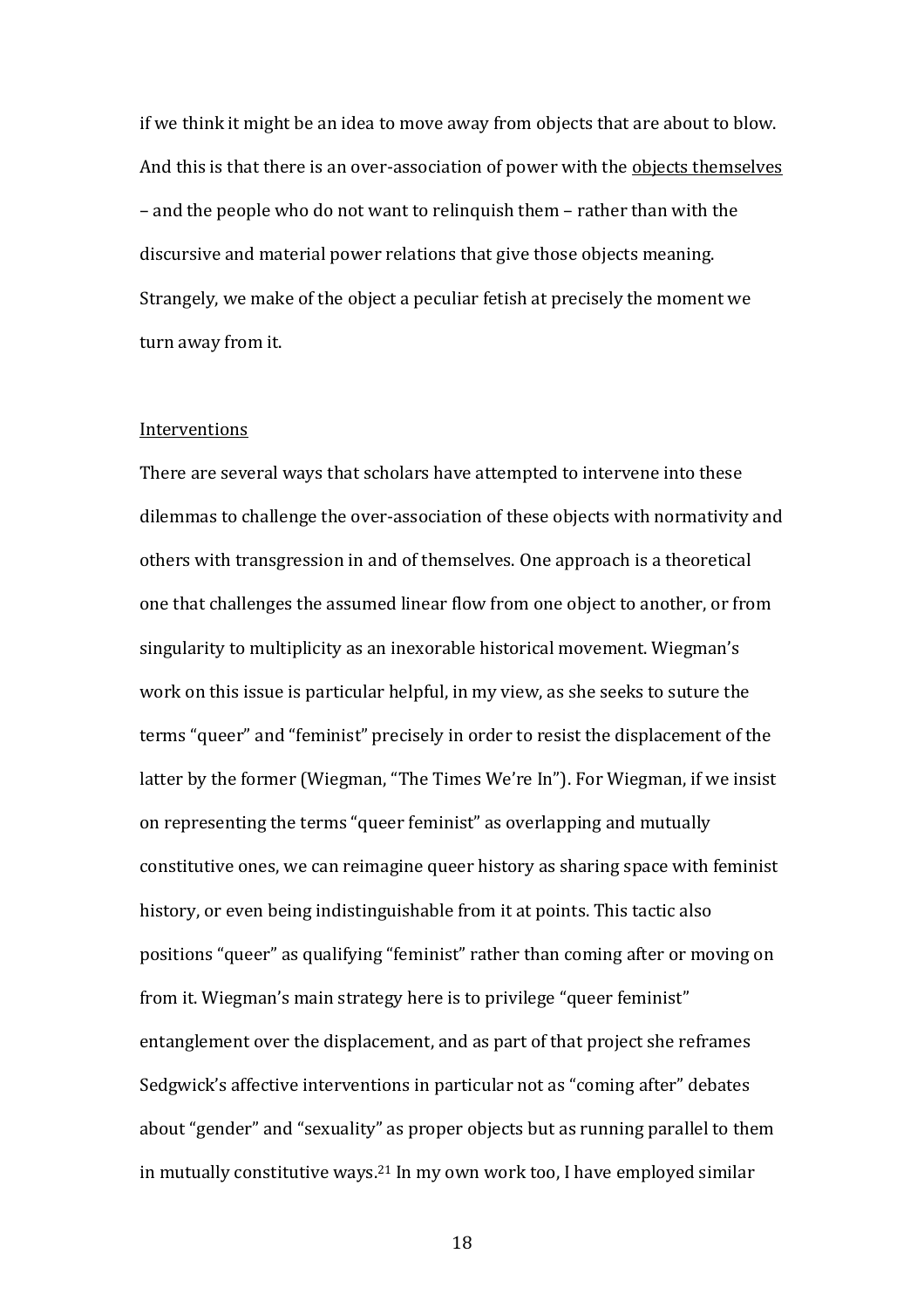tactics to Wiegman, positioning Butler as a queer inheritor of a feminist tradition that she nevertheless remains within. If Butler is understood as embracing Monique Wittig's sexual materialism as much as she does Foucault's critique of identity categories, for example, the critical tradition that only sees her in opposition to feminism is disrupted. To play with Wiegman here, we might say that Butler is the feminist inaugurator of an emerging queer studies field; "feminist" could thus also be repositioned as the qualifier of the new, rather than the drag on its enthusiasm.

What I under-estimated at the time of writing, however, was the significance of international citation patterns and geopolitical location as a fundamental part of how the supercessionist relationship between feminism and the more sophisticated theories that displace it is represented. As my earlier discussion of a postcolonial representation of "sexual difference" theory suggests, the ability to position this body of theory as irredeemably Eurocentric is partially dependent on writing location. Consigning "sexual difference" to an essentialist and racist past that a more attentive postcolonial body of scholarship can escape from also depends on the spatial separation of continents and the designation of that theory as "French", as we have seen. In this frame, "queer studies" can only be European in its male antecedents (Foucault rather than Wittig) since its female or feminist ones are too fleshy a reminder of the difficulty of separating "sex" from "gender" in the first place. Close attention to what Spivak elsewhere refers to as "The Politics of Translation" might enable a more located set of interventions into the progress and loss narratives that underpin the teleology of "queer"/"feminist" separation, and look their broader citation as part of the maintenance of geo-political ordering, not only that of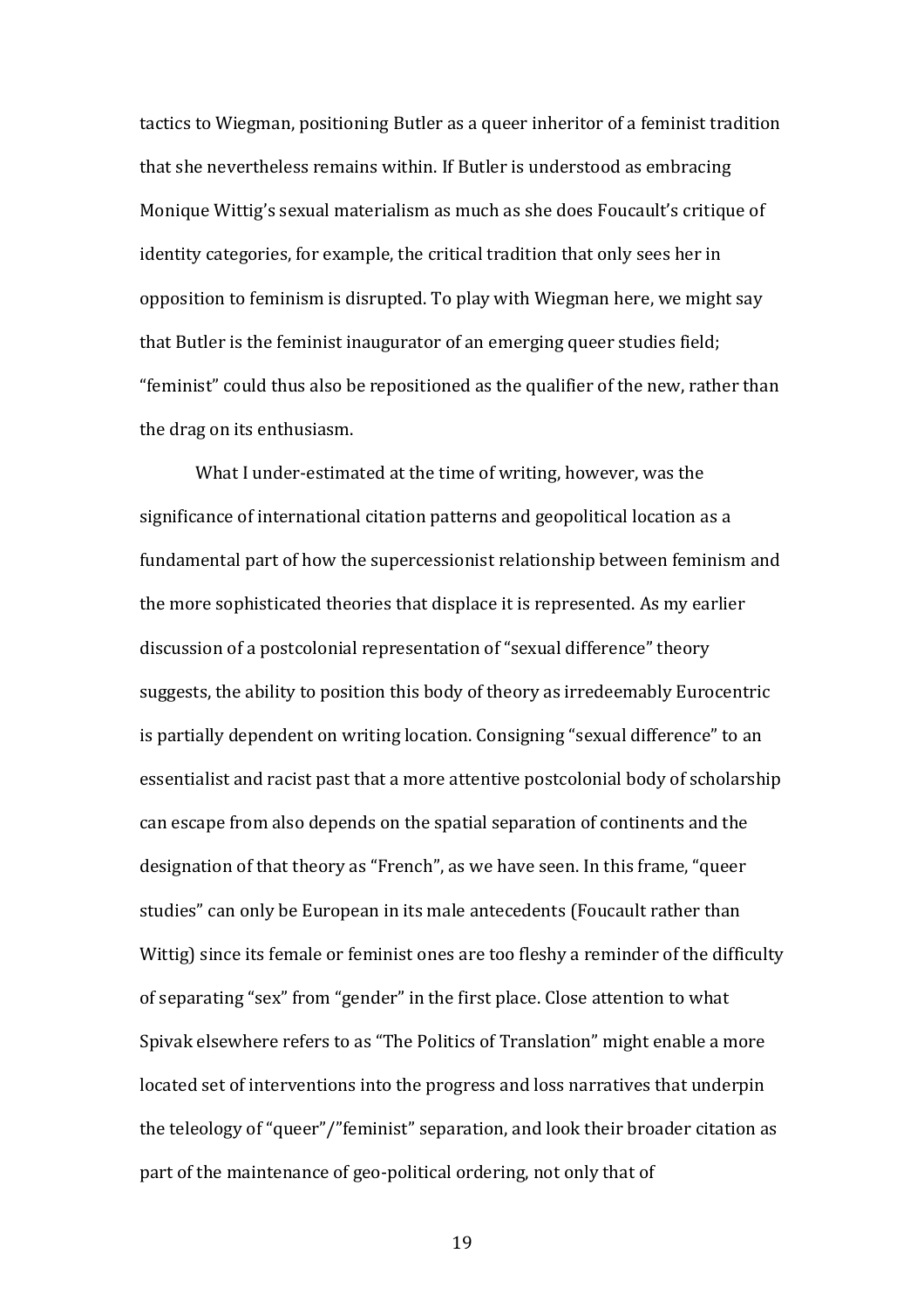institutionalised fields of inquiry. Such an approach also requires thinking carefully about how postcolonial scholars are crucial both to challenging the cooptation of "gender" and "sexuality" by forces outside of feminist and queer studies, and to their pitting against one another in teleological vein. And to return to the contemporary problem of "sexual equality" as part of how Western democracies imagine themselves at the forefront of history, a transnational approach is essential in pointing to this hubris and its pernicious racist effects; yet it also recasts "sexuality" itself as a tarnished object that queer scholars are loath to attach to (despite the impossibility for full disentangling themselves from it).

As I began the paper by pointing out, the question of "la-théorie-dugenre" relies in the French case on the fantasy of "gender theory" as a US import. This is of course a politically motivated and strongly homophobic move, but it points to an interesting area of resistance that does not require a defensive pluralisation in response. We might, for example, want to point to the various geo-political locations and histories of "gender" as an object of study in the first place. One approach has been to highlight the emergence of much US gender theory through the encounter with European theory in the first place, shifting the presumption of "import" to one of "export", as we have seen. But so too "gender" has an international institutional life that points to competing understandings of the term that are political as well as geographical or linguistic. We encounter this complexity each year in the international context of LSE, where students' different locations and languages mean that "gender" never means only one thing, and indeed often means something incommensurable rather than "additive". Indeed, in many linguistic traditions it signifies in ways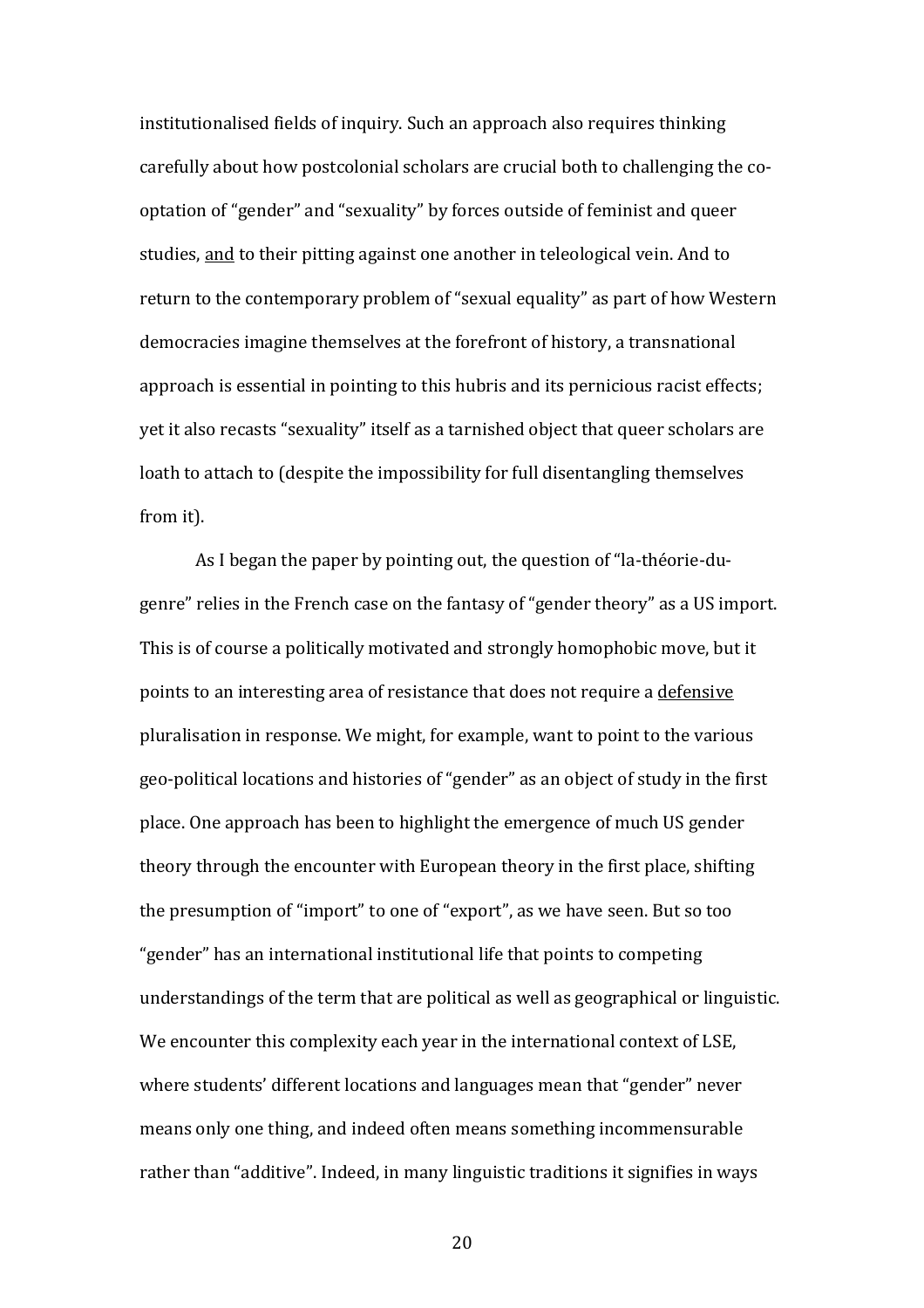that do not resonate with the Anglo-American traditions that suture it to "sex", but rather to "nation" (through its roots in "genus") as Donna Haraway has argued.<sup>22</sup> It may indicate a policy bent in Scandinavia or for South Asian students used to gender mainstreaming, and a preference for "gender" can reference a conservative history of de-politicisation and erasure of the feminist peace movement in Croatia. In Portugal the significance of "gender studies" cannot be understood outside of the state's desire for full European participation and its funding ensures that the field remain resolutely temporary and funded from outside national borders (Pereira), while the same designation can signal an openness to queer and transgender inclusion in the US or the UK. Such layering of what gender means, let alone whether and how one can study it, is perhaps a slightly different mode of pluralisation, one that is focused on complicating the "space" of gender rather than trying to move away from it in a teleology of displacement. Students and faculty have thus to negotiate these differences of meaning and political histories each year, and consistently fail (of course) to reconcile such opposed meanings effectively. These negotiations might be said to make visible the geo-politics of the terrain of "gender" instead of ceding it, as students and faculty struggle to make sense of these various located histories. 23

This understanding of "gender" as a space of negotiation and competing meanings at the institutional level finds resonance with a more psychoanalytic understanding of gender as a scene of complexity and negotiation. To return to de Lauretis, for her gender is never a static position hermetically sealed category. It is instead a dense site of fantasy, pleasure, and horror that is always already plural. It is a site of memory and displacement, pleasure and attachment, and our participation in "gender as a scene" produces us as sexualised and raced as well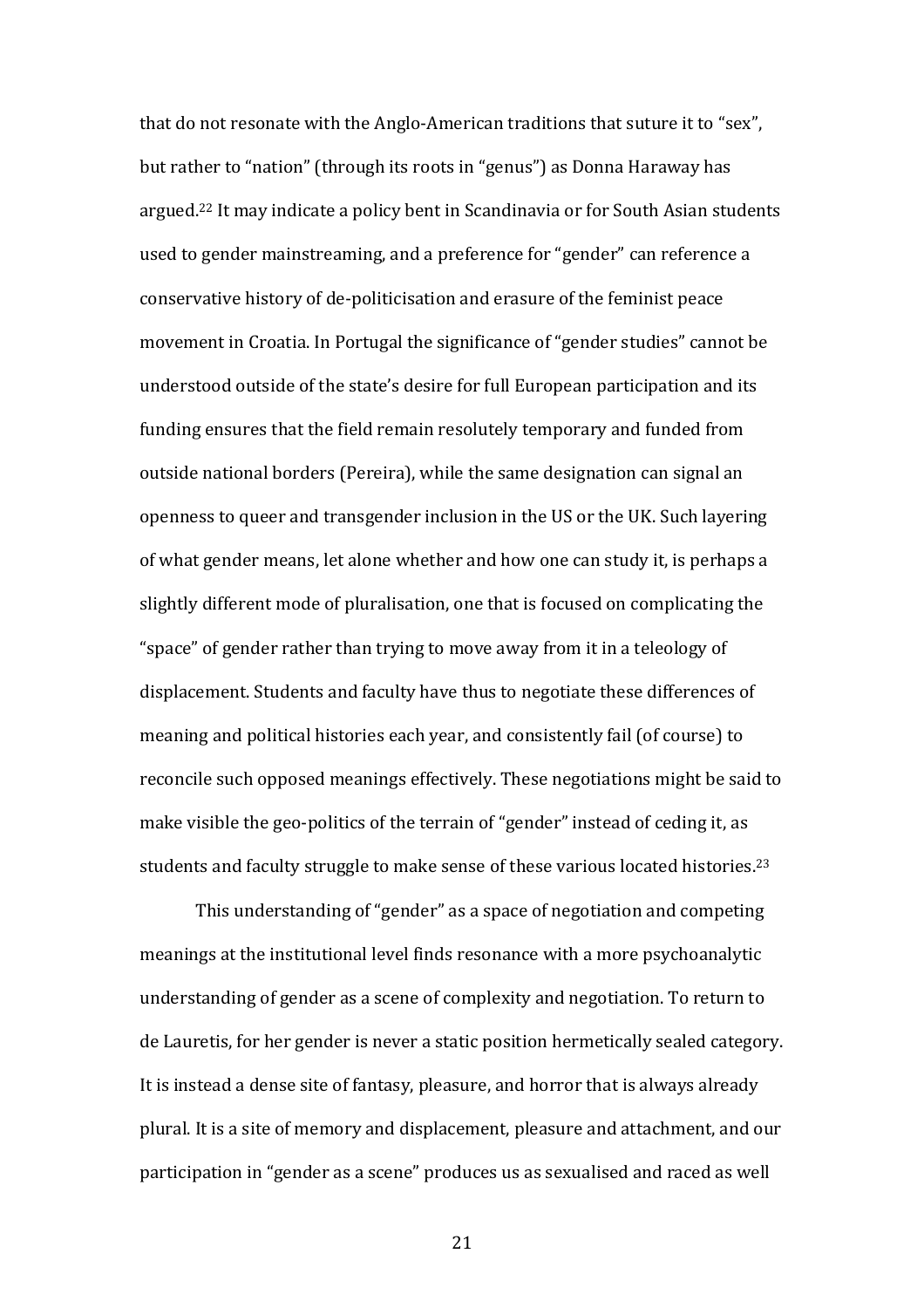as gendered subjects within a confusing yet compelling erotic economy. I am particularly interested in de Lauretis here, because of the ways in which, in her discussion of the film She Must Be Seeing Things, she also centres "race" as part of the desiring scene of "gender" (de Lauretis, "Sexual Indifference and Lesbian Representation"). In the film, the butch racialised (Brazilian) subject and the white femme (American) subject play with and occupy these differences as sources of related pleasure and difficulty. To think of "race" and difference as part of the erotic scene of gender is a risky move of course: it is to engage a history of fetishisation of "the other" and risk eroticising racialised power in ways that reproduce rather than challenge racism. Indeed, one critique of de Lauretis might be that she seems to engage in a flattening parallelism that sees all power relations as somehow mimetic (rather than having specific, if overlaid) histories. And yet, I think de Lauretis' risk is an important one, since her incorporation of racialised difference in the erotic play between protagonists in See Must Be Seeing Things seeks to theorise gender and sexual "scenes" of desire and disidentification as always already racialised. <sup>24</sup> For Ian Barnard, in his influential article "Queer Race," de Lauretis is unique in her early invitation to consider "race" as part of the erotics of queer gender play, and he is cautiously enthusiastic about her attempts to theorise this as part of rather than antithetical to desire. De Lauretis' surfacing of the vexed tension between "race" and "gender", her placing of this tension at the centre of her scenes of troubled gendered play and queer desire as her protagonists argue and make up, begs the question both of the extent of the racialised nature of erotic encounter (with all its history) and at the same time suggests ways of treating difference across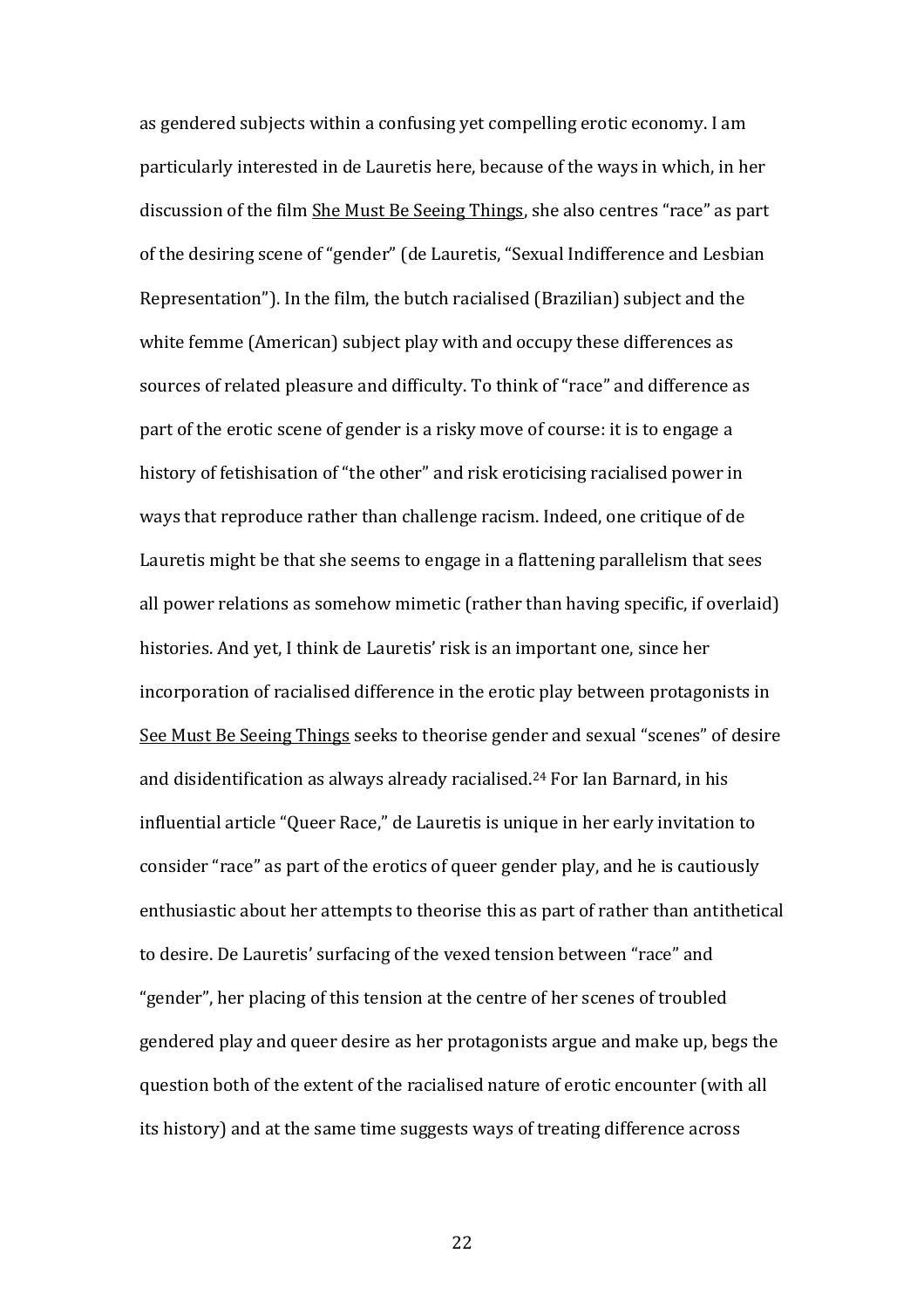different modes of power. Her gendered scenes, then, propose open and constrained play in which no question of difference can only signify in one way.<sup>25</sup>

Continuing to think of "gender" as a malleable site of negotiation in both institutional and psychoanalytic terms, one might also foreground ways in which feminist epistemology has always insisted that researching gender is a process that performatively brings to life both the subject and the object of the research process and perhaps the field itself. For Lorraine Code, the task of "Taking Subjectivity into Account" is central to the feminist epistemology, both in terms of challenging the idea of objectivity in the research field, and in respect of the position of the knower who always has an influence on what can be known (Code 23-57). We might say that feminist epistemology has always foregrounded "gender" as a dynamic and shifting, but always located, object and subject, as Haraway reminds us in "Situated Knowledges." Berger's work on US and French queer and feminist encounters extends this tradition as she reminds us that gender is always relational, that it is actively engaged and transformed through the encounter between subject and object in ways that exceed and even challenge understandings of gender in terms of a heteronormative complementarity (Berger, The Queer Turn). For Berger the relational character of both "gender" and of the field of "queer feminist studies", locates the critic in terms of attachments to that object they are never quite separate or alien from, but also never identical to (Berger, "Petite Histoire Paradoxale"). It is Berger, in my view, who is particularly helpful in bringing together the institutional, transnational and psychic dimensions of "gender" as a site of complex negotiation, investment and dynamism without which there would be no "gender studies."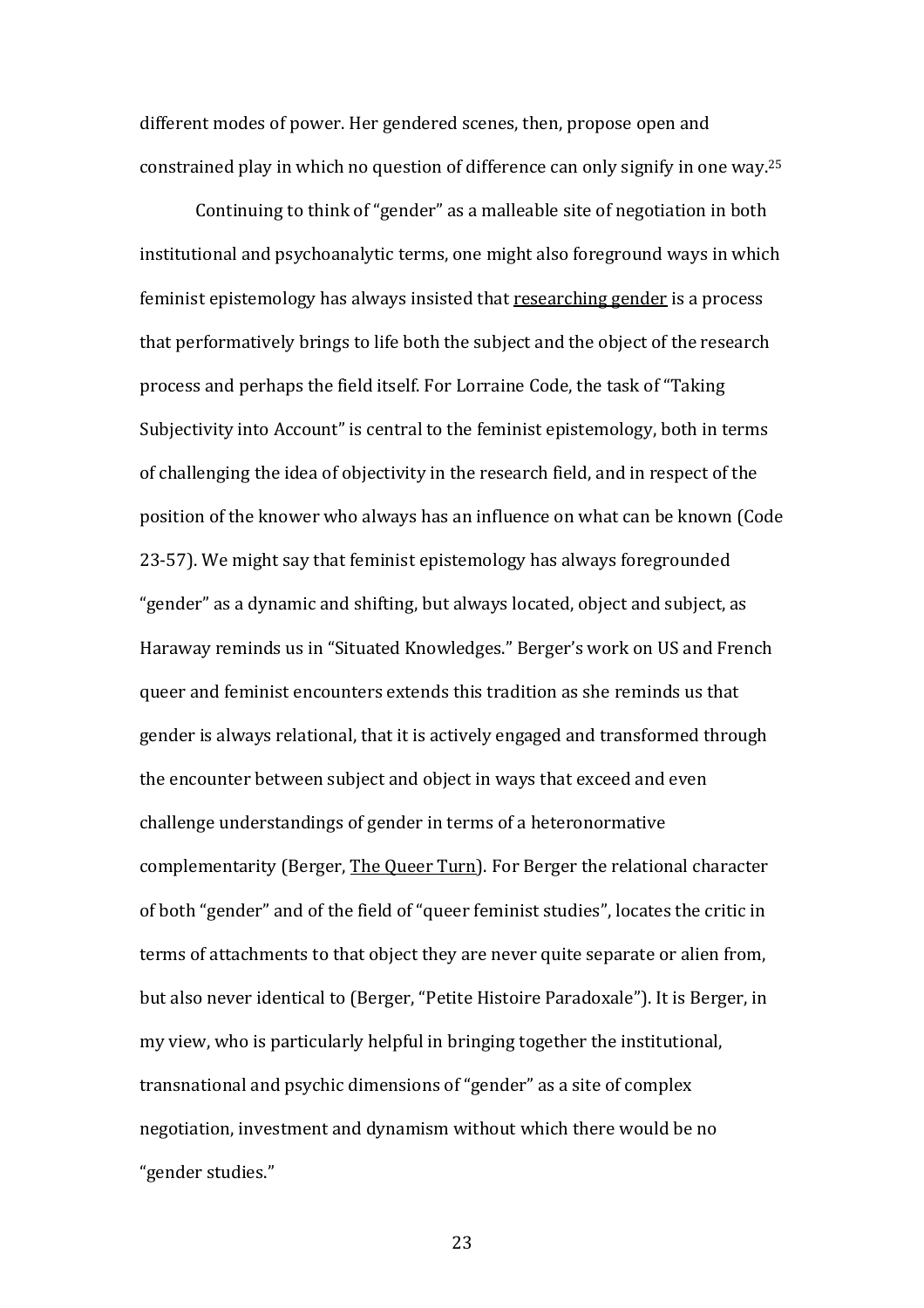Might these different visions of gender as a scene we already participate in, and that others also do but never in quite the same way, allow us to repoliticise "gender" as a conflicted psychic and geo-political space that always risks reproducing its fusion with "sex" or "nation", but which cannot be reduced to this risk? Such an understanding of gender as an unfinished, conflicted site of engagement is echoed by the discussion between Judith Butler, Éric Fassin and Joan Scott in their roundtable for Représentations, in which they propose gender as a way of asking questions of relationships and the world, rather than as a closed concept with singular (or even multiple, but final) meaning. Perhaps then, and in line with Berger's intervention in The Queer Turn we might think of "gender" as a scene of call and response, a dense site of exchange of power and privilege, and of pleasure and possibility, rather than purely as a marker of distinct and naturalising oppositions that must be pluralised or abandoned. In a sense, one might ask why "gender" is particularly helpful as a concept that can carry the weight of this work. Indeed, as indicated earlier, Khanna makes a similar move to mine in her desire to re-animate "sexual difference" as a site of complex intersectionality that already has race and colonialism in mind. So perhaps this would be a better site for thinking the real and phantasmatic history of sex, race and space in ways I have been proposing throughout this article? But in thinking through why it is that I prefer to stick with exploring the multiplicity of "gender" rather than "sexual difference", I have concluded that this best reflects my interest here in re-politicising that "inaugural" separation of sexuality and gender as proper objects of engagement for queer and feminist studies respectively. In other words, although "sexual difference" is clearly key for the transnational encounter between US and "French" feminisms and the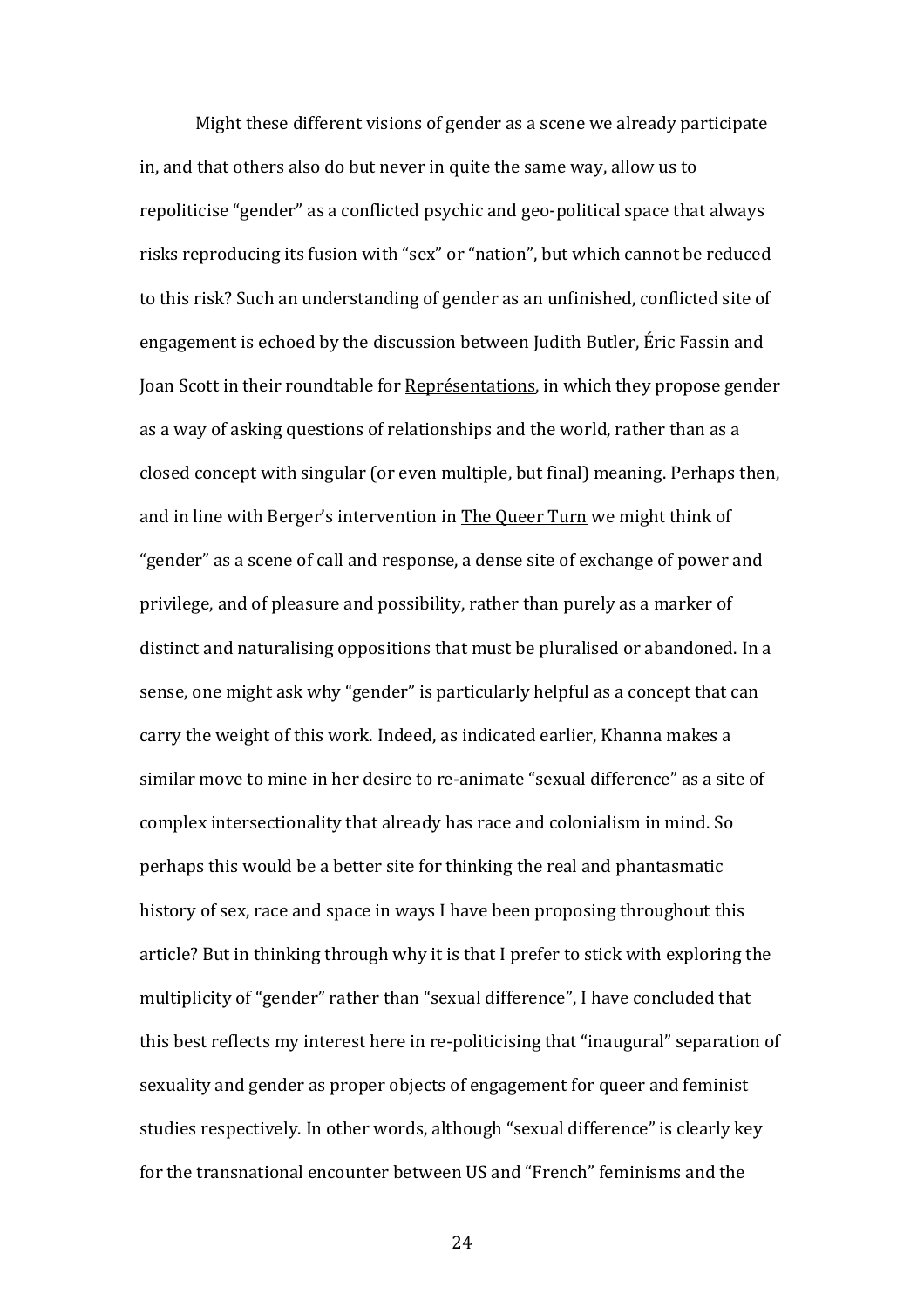momentum of the field, it is "gender" that is positioned as the lost object of feminism in the ascendency of queer studies as a unique site of transgression.

But perhaps I am too hasty in wanting to keep these sites separate. In closing, might we think again about the similarities of feminist modes of engaging the body, desire, and relationality promised by feminist theories of gender as structural oppression, sexual difference theory in its most expansive rewritings of "woman-as-nature", or the Marxist-lesbian provocation of Wittig's that "a lesbian is not a woman" that I have suggested interrupts a queer/feminist teleology. Here my interest is in returning to the lesbian figure I mentioned earlier; the one who falls outside of the competition between "queer" and "feminist" perspectives. She is associated with feminism in her guise as "lesbian feminist" and thus part of the anachronism that must be moved away from; yet she is also associated with queer transgression in her need for an/other history than one in which "gender" can only signify pain and not pleasure. To end this essay with Monique Wittig, it is her citation as primary antecedent to Butler that has enabled me to reimagine a history of queer studies as a feminist one. But it is perhaps more accurate to say that it allows me to reimagine the history of a queer/feminist relationship from the position of the ambivalent lesbian character that haunts the narrative (Hesford). Taking Wittig seriously challenges our "proper objects" in another way too. On the one hand, Wittig clearly participates in (or perhaps inaugurates) the queer tradition of proposing "sexuality" as different to "gender". She famously insisted that a lesbian is not a woman, pointing directly to both the problem of heteronormative gender roles, and to the inability to contain lesbian subjectivity within its confines. Wittig would surely agree then that sexuality needs a different history and analysis that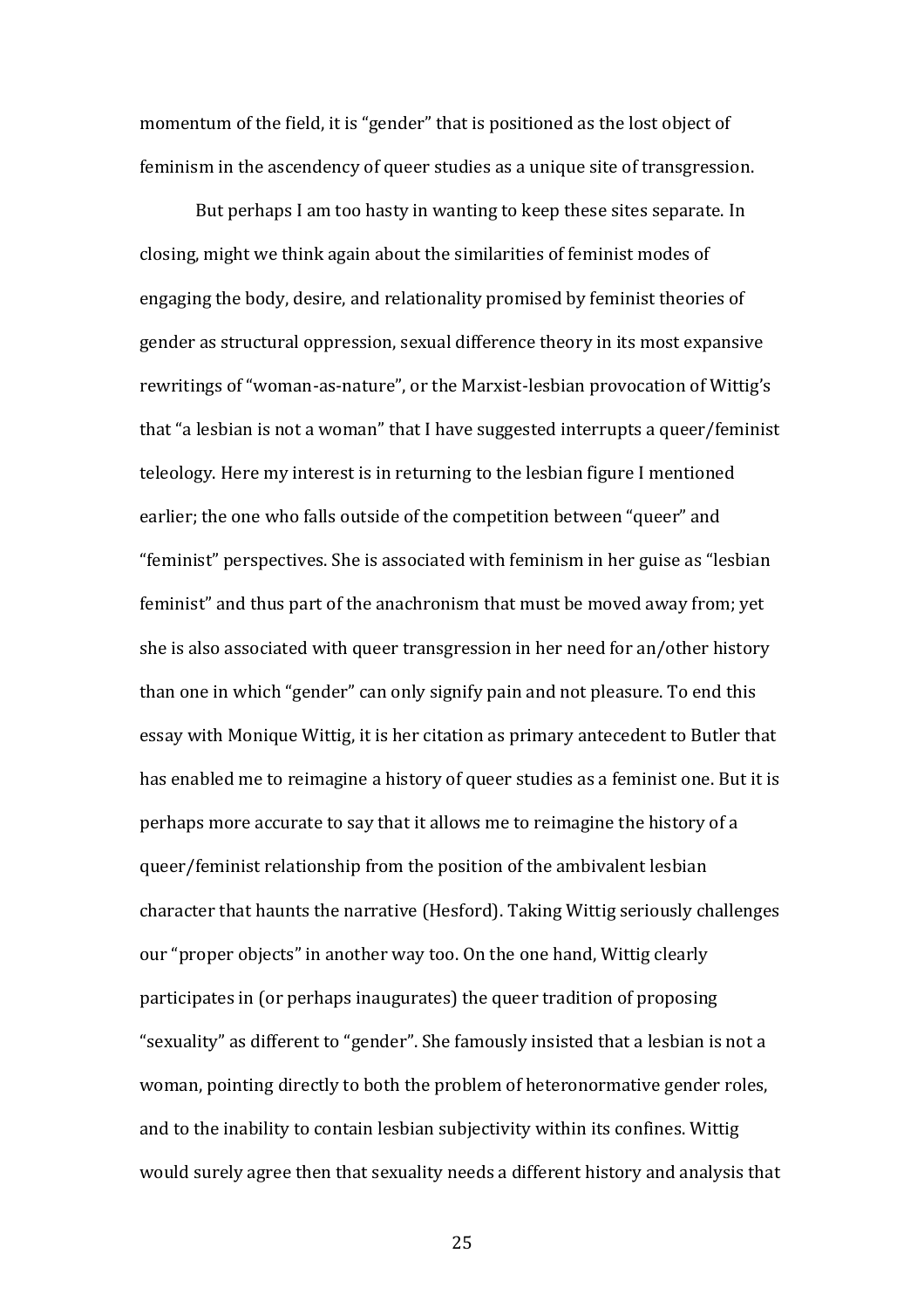feminism has not been attentive to. On the other hand, Wittig attaches firmly to her object, retaining "lesbian" as a category both to challenge "woman", but simultaneously relying on it. Wittig's "lesbian as not woman" keeps us entangled rather than split, one might say, in her refusal to abandon the paradox of complicity.

## Work Cited

Bahovec, Eva. "A Short Note on the Use of 'Sex' and 'Gender' in Slavic Languages." The Making of European Women's Studies I (2000): 44-45.

Barnard, Ian. "Queer Race." Social Semiotics 9.2 (1999): 199-212.

Barnard, Ian. Queer Race: Cultural Interventions in the Racial Politics of Queer Theory. New York: Peter Lang, 2004.

Berger, Anne E. "Petite Histoire Paradoxale des Études Dites de 'Genre' en

France." Le Français Aujourd'hui 4.163 (2008): 83-91.

Berger, Anne E. The Queer Turn in Feminism: Identities, Sexualities, and the Theatre of Gender. Oxford: Oxford University Press, 2013.

Bland, Lucy. Banishing the Beast: Feminism, Sex and Morality. London: Taurus, 2001.

Bracke, Sarah. (2012) "From 'Saving Women' to 'Saving Gays': Rescue Narratives and their Discontinuities." European Journal of Women's Studies 19.2 (2012): 237-252.

Braidotti, Rosi. Metamorphoses: Towards a Materialist Theory of Becoming. Cambridge: Polity Press, 2002.

Braidotti, Rosi. "The Uses and Abuses of the Sex/Gender Distinction in European Feminist Practices." Thinking Differently: A Reader in European Women's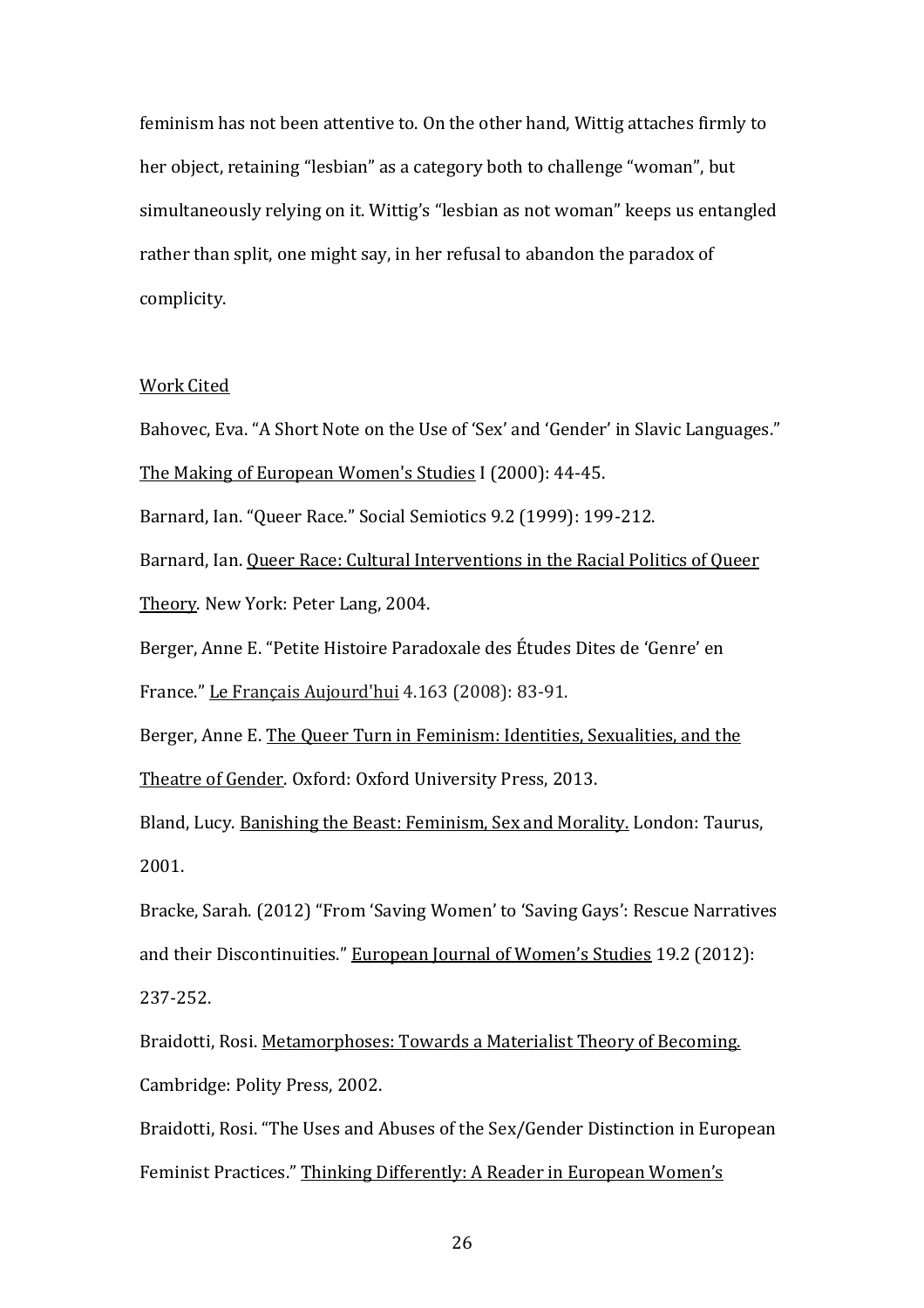Studies. Eds. Gabrielle Griffin and Rosi Braidotti. London: Zed Books, 2002. 285- 307.

Brown, Gavin (2012) "Homonormativity: A Metropolitan Concept that Denigrates 'Ordinary' Gay Lives." Journal of Homosexuality 59: 1065-1072. Butler, Judith. Gender Trouble: Feminism and the Subversion of Identity. New York: Routledge, 1990.

Butler, Judith. "Against Proper Objects." Feminism Meets Queer Theory. Eds. Elizabeth Weed and Naomi Schor. Bloomington and Indianapolis: Indiana University Press, 1997. 1-30.

Butler, Judith. "Sexual Politics, Torture and Secular Time." British Journal of Sociology 59.1 (2008): 1-23.

Butler Judith, Éric Fassin, and Joan W. Scott. "Pour ne pas en Finir avec le 'Genre' Table Ronde." Sociétés & Représentations 2.24 (2007): 285-306.

Code, Lorraine. Rhetorical Spaces: Essays on Gendered Locations. New York: Routledge, 1995.

Delphy, Christine. "The Invention of French Feminism: an Essential Move." Yale French Studies 87: 190-221.

Delphy, Christine. "Antisexisme ou Antiracism: Un Faux Dilemme." Nouvelles Questions Féministes 25.1 (2006): 59-83.

Delphy, Christine. Separate and Dominate: Feminism and Racism After the War on Terror. Trans. David Broder. London: Verso, 2015.

Disch, Lisa. "Christine Delphy's Constructivist Materialism: an Overlooked Feminism." South Atlantic Quarterly 114.4 (2015): 827-849.

Duggan, Lisa. The Twilight of Equality? Neoliberalism, Cultural Politics and the Attack on Democracy. Boston: Beacon Press, 2003.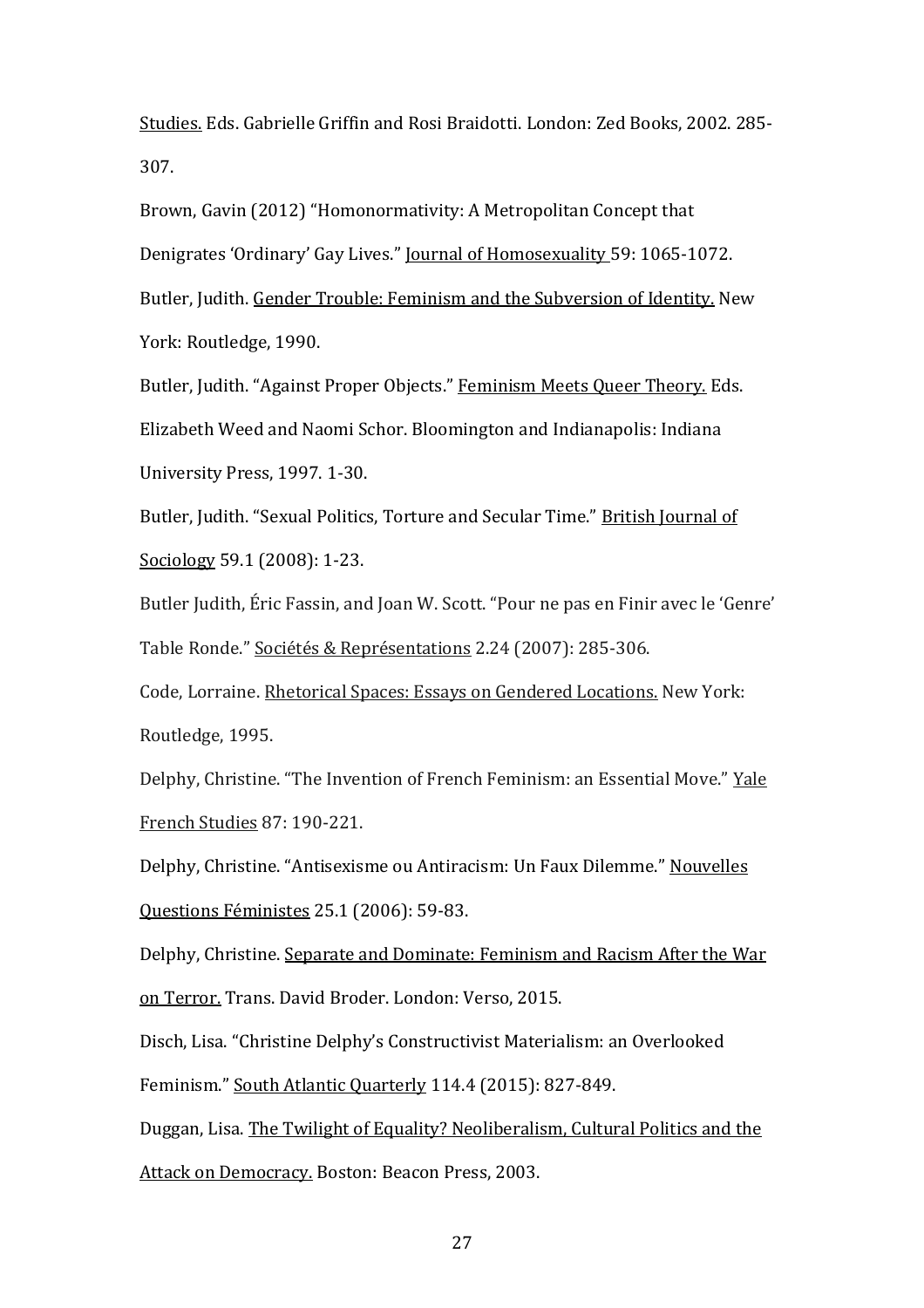El-Tayeb, Fatima. "'Gays Who Cannot Properly be Gay': Queer Muslims in the Neoliberal European City." European Journal of Women's Studies 19.2 (2012): 79-95.

Fassin, Éric. "La Démocratie Sexuelle et le Conflit des Civilisations." Multitudes 26.3 (2006): 123-131.

Fassin, Éric. Le Sexe Politique: Genre et Sexualité au Miroir Transatlantique. Paris: Editions de I'Ecole des Hautes Études en Sciences Sociales, 2009. Fassin, Éric. "National Identities and Transnational Intimacies: Sexual Democracy and the Politics of Immigration in Europe." Public Culture 22.3 (2010): 507-529. Fassin, Éric. "Sexual Democracy and the New Racialization of Europe." Journal of Civil Society 8.3 (2012): 285-288.

Floyd, Kevin. The Reification of Desire: Toward a Queer Marxism. Minneapolis: University of Minnesota Press, 2009.

Freeman, Elizabeth. "Packing History, Count(er)ing Generations." New Literary History 31.4 (2000): 727-744.

Halley, Janet. Split Decisions: How and Why to Take a Break from Feminism. Princeton: Princeton University Press, 2006.

Halley, Janet and Andrew Parker, eds. After Sex?: On Writing Since Queer Theory. Durham: Duke University Press, 2011.

Haraway, Donna. "Situated Knowledges: the Science Question in Feminism and the Privilege of Partial Perpsective." Feminist Studies 14.3 (1988): 575-599. Haraway, Donna. "'Gender' for a Marxist Dictionary: the Sexual Politics of a Word." Simians, Cyborgs and Women: the Reinvention of Nature. London: Free Association Books, 1991: 127-148.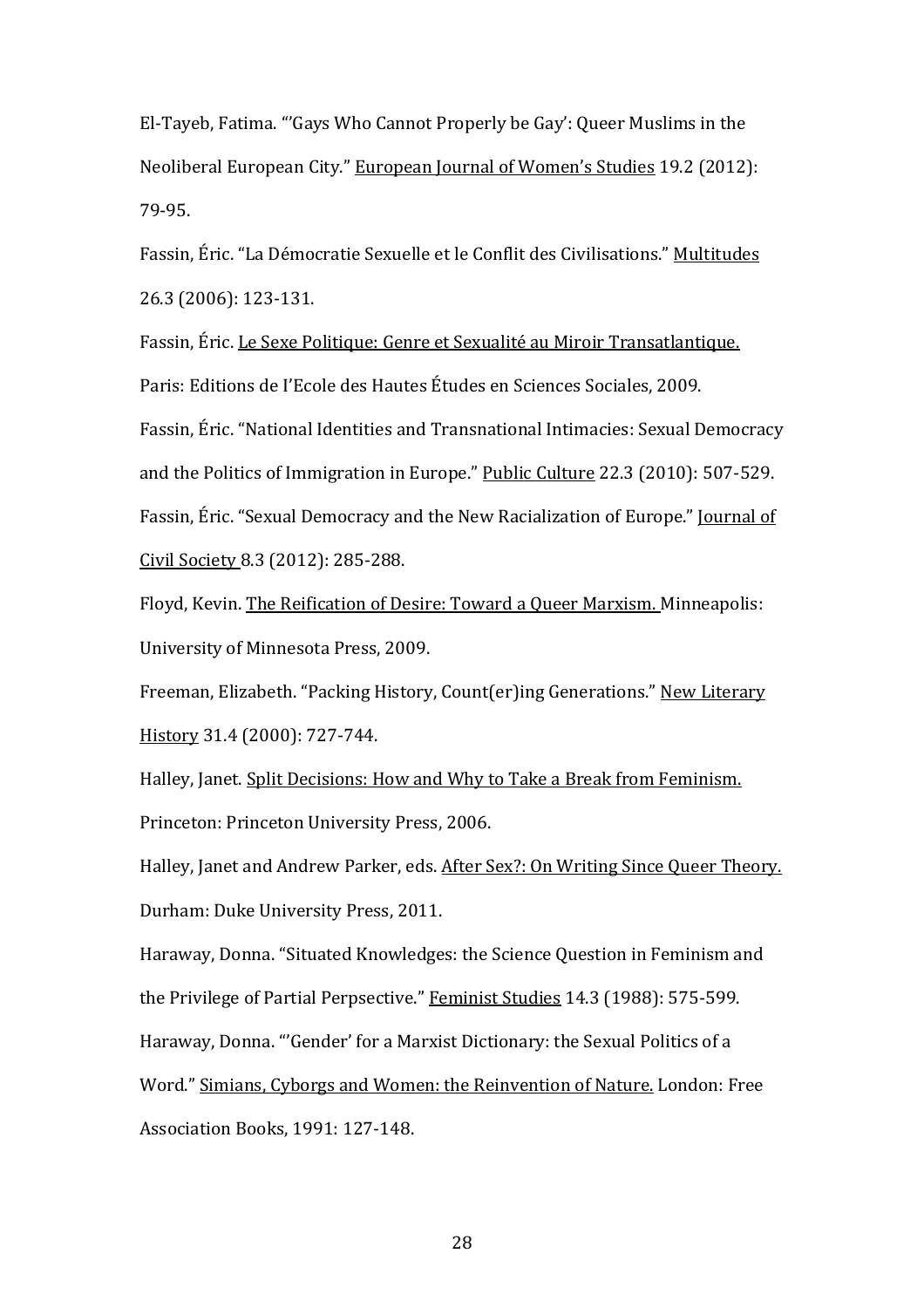Haritaworn, Jin. "Women's Rights, Gay Rights and Anti-Muslim Racism in Europe: Introduction." European Journal of Women's Studies 19.1 (2012): 73-78. Hemmings, Clare. "The Life and Times of Academic Feminism: Checking the Vital Signs of Women's and Gender Studies." The Handbook of Women's and Gender Studies. Eds. Kathy Davis and Mary Evans. London: Sage, 2006: 14-34. Hemmings, Clare. Why Stories Matter: the Political Grammar of Feminist Theory. Durham: Duke University Press, 2011.

Hennessy, Rosemary. Profit and Pleasure: Sexual Identities in Late Capitalism. New York: Routledge, 2000.

Hesford, Victoria. "Feminism and Its Ghosts: the Spectre of Feminist-as-Lesbian." Feminist Theory 6.3: 227-250.

Holland, Sharon. The Erotic Life of Racism. Durham: Duke University Press, 2012. Jegerstedt, Kari. "A Short Introduction to the Use of 'Sex' and 'Gender' in the Scandinavian Languages." The Making of European Women's Studies I (2000): 39-41.

De Lauretis, Teresa. "Sexual Indifference and Lesbian Representation." Theatre Journal 40.2 (1988): 155-177.

De Lauretis, Teresa. The Practice of Love: Lesbian Sexuality and Perverse Desire. Bloomington and Indianapolis: Minnesota University Press, 1994. Klein, Renate D. "Passion and Politics in Women's Studies in the 1990s." Out of the Margins: Women's Studies in the Nineties. J. Aaron and S. Walby, eds. London: Falmer Press, 1991. 75-89.

Love, Heather. "Close Reading and Thin Description." Public Culture 3.71: 401- 434.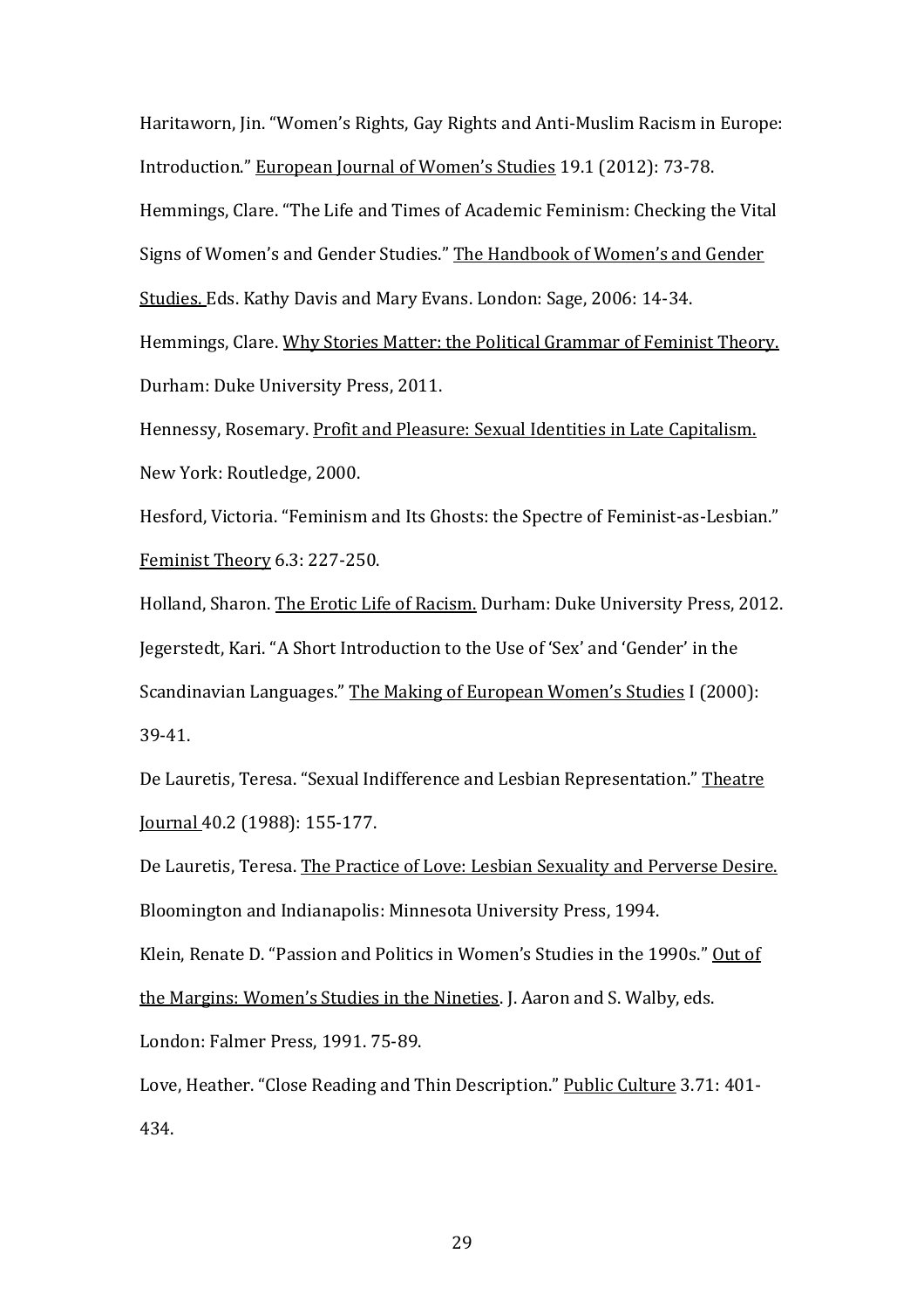Martin, Biddy. "Extraordinary Homosexuals and the Fear of Being Ordinary." Feminism Meets Queer Theory. Eds. Elizabeth Weed and Naomi Schor. Bloomington and Indianapolis: Indiana University Press, 1997. 109-135. McBean, Sam. Feminism's Queer Temporalities. London: Routledge, 2015. Moi, Toril. Sexual/Textual Politics: Feminist Literary Theory. London: Routledge, 1985.

Molyneux, Maxine. "Mothers at the Service of the New Poverty Agenda:

Progresa/Oportunidades, Mexico's Conditional Transfer Programme." Social

Policy and Administration 40.4 (2006):

Munoz, Jose. Disidentifications: Queers of Color and the Performance of Politics. Minneapolis: University of Minnesota Press, 1999.

Newton, Esther. Cherry Grove, Fire Island: Sixty Years in America's First Gay and Lesbian Town. Boston: Beacon Press, 1993.

Pereira, Maria do Mar. "The Importance of Being 'Modern' and Foreign: Feminist Scholarship and the Epistemic Status of Nations." Signs 39.3 (2014): 627-657. Puar, Jasbir. "Mapping US Homonormativities." Gender, Place and Culture 13.1

(2006): 67-88.

Puar, Jasbir. Terrorist Assemblages: Homonationalism in Queer Times. Durham: Duke University Press, 2007.

Rich, Adrienne. "Compulsory Heterosexuality and Lesbian Existence." Signs 5.4 (1980): 631-660.

Rubin, Gayle [1984]. "Thinking Sex: Notes for a Radical Theory of the Politics of Sexuality." The Gay and Lesbian Studies Reader. Henry Abelove and David Halperin, eds. New York: Routledge, 1993. 3-44.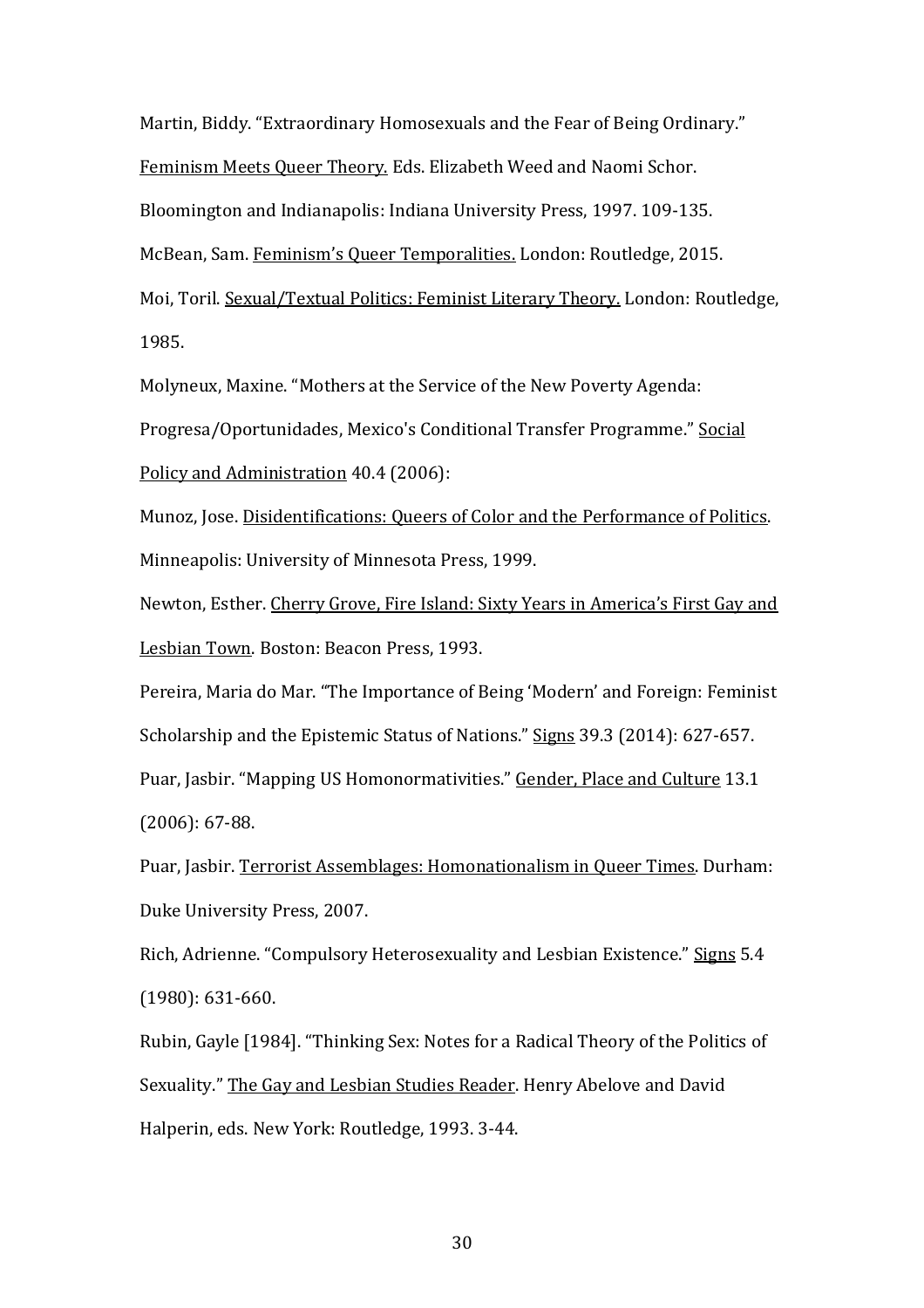Scott, Joan W. Only Paradoxes to Offer: French Feminists and the Rights of Man. Cambridge: Harvard University Press, 1996.

Scott, Joan W. Parité!: Sexual Equality and the Crisis of French Universalism. Chicago: University of Chicago Press, 2005.

Scott, Joan W. The Politics of the Veil. Princeton: Princeton University Press, 2009.

Sedgwick, Eve Kosofsky. "Introduction: Axiomatic." The Epistemology of the Closet. Berkeley: University of California Press, 1990. 1-63.

Spivak, Gayatri Chakravorty. "French Feminism in an International Frame." Yale French Studies 62 (1981): 154-184.

Spivak, Gayatri Chakravorty. "The Politics of Translation." Outside in the Teaching Machine. New York: Routledge, 1993: 179-200.

Stromquist, Nelly. "Gender Studies: a Global Perspective of their Evolution,

Contribution, and Challenges to Comparative Higher Education." Higher

Education 41 (2001): 373-387.

Threadgold, Terry. "Gender Studies and Women's Studies." Australian Feminist Studies 15.31 (2000): 39-48.

Vance, Carole. Pleasure and Danger: Exploring Female Sexuality. New York: Routledge, 1984.

Weed, Elizabeth and Naomi Schor, eds. Feminism Meets Queer Theory. Bloomington and Indianapolis: Indiana University Press, 1997.

Wiegman, Robyn. Object Lessons. Durham: Duke University Press, 2012.

Wiegman, Robyn. "The Times We're In: Queer Feminist Criticism and the

Reparative 'Turn'." Feminist Theory 15.1 (2014): 4-25.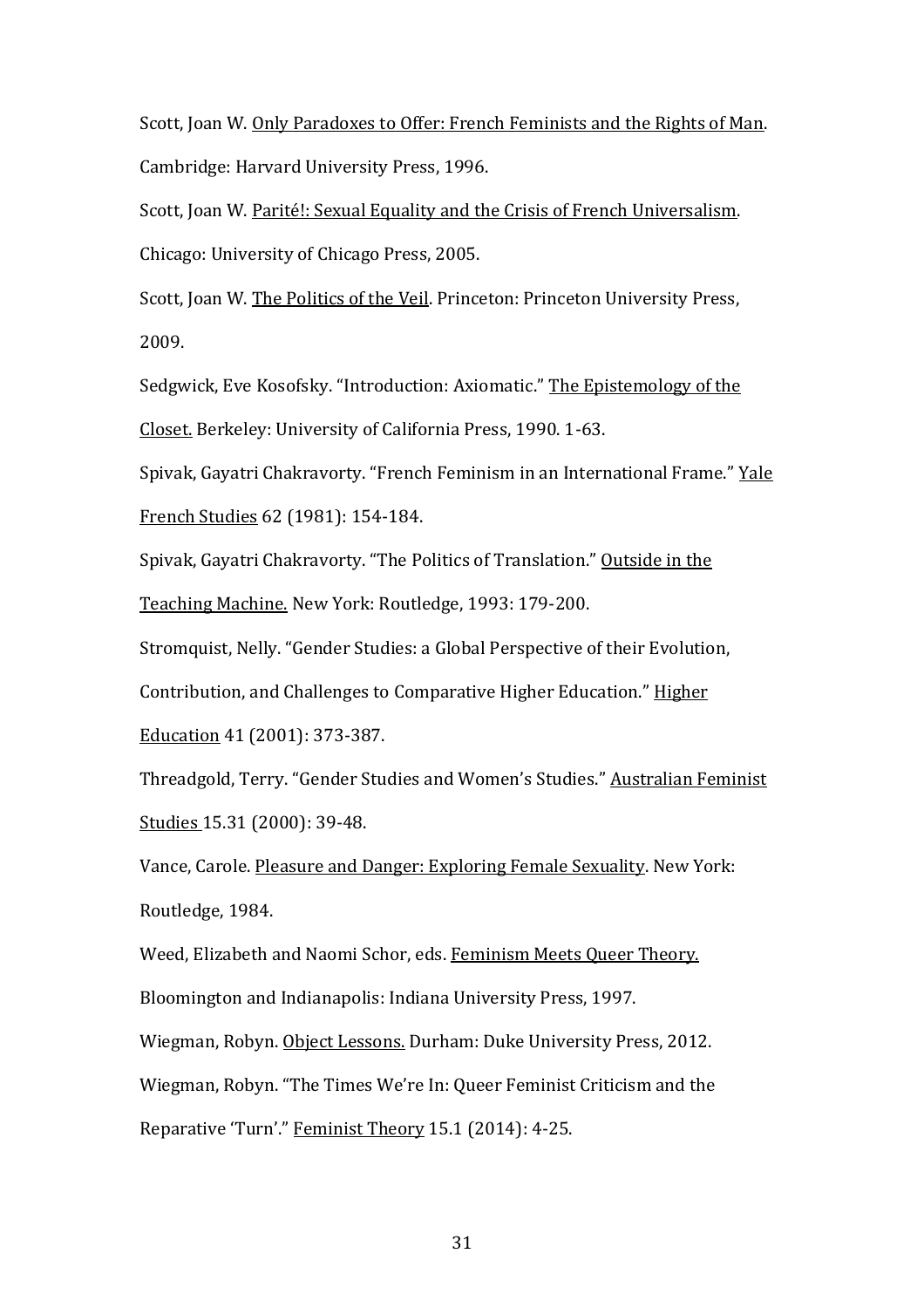Wiegman, Robyn and Elizabeth A. Wilson. "Introduction: Antinormativity's Queer Conventions." Differences: A Journal of Feminist Cultural Studies 26. 1 (2015): 1- 25.

Wilson, Kalpana. "'Race', Gender and Neoliberalism: Changing Visual Representations in Development". Third World Quarterly 32.2 (2011): 315-331. Wittig, Monique [1980], "The Straight Mind." The Straight Mind and Other Essays. Boston: Beacon Press, 1992: 21-32.

## Endnotes

 $\overline{a}$ 

<sup>1</sup> Joan Scott describes this fantasy of French tolerance in her ground-breaking book Only Paradoxes to Offer. For Scott the fantasy relies on gender complementarity within a heterosexual democratic imaginary. <sup>2</sup> Indeed, the UK government did just this in the recent push for military intervention in Syria following the terrorist attacks in Paris, citing the particular barbarity of ISIS throwing gay men off buildings as well as systematically raping women. I return to this issue of Western governments claiming gender and sexual equality as uniquely theirs to export and protect, despite ongoing homosexual inequality and pitifully low rates of prosecution of men for rape in both the UK and the US, for example. "David Cameron Puts Case for Syrian Airstrikes" http://www.theguardian.com/politics/2015/nov/26/davidcameron-publishes-case-for-syria-airstrikes <sup>3</sup> See: "French Parliament Allows Marriage Despite Protests"

http://www.reuters.com/article/us-france-gaymarriage-

idUSBRE93K08B20130423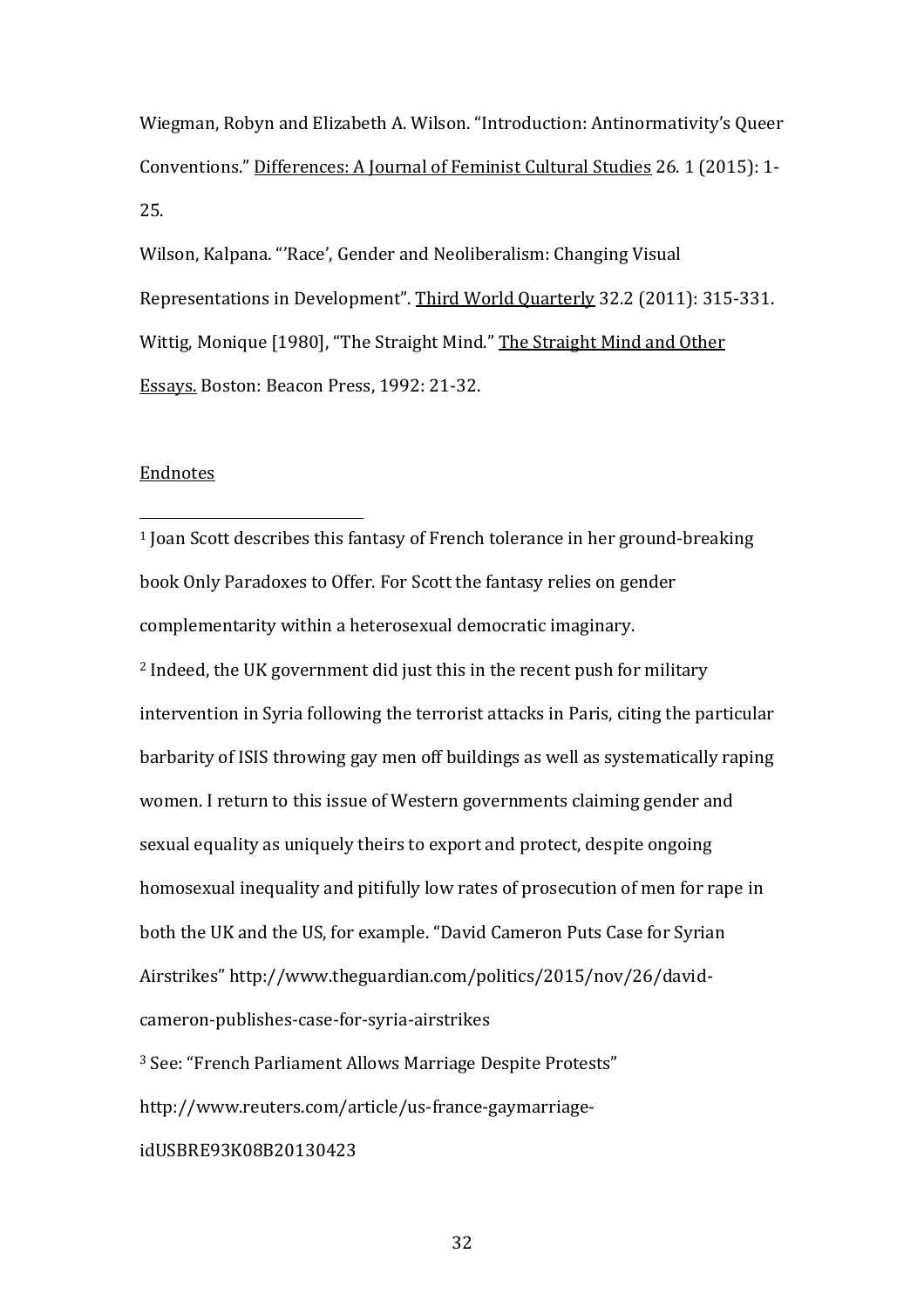<sup>4</sup> See "French Parents Boycott Schools over 'Gender Theory' Scare"

 $\overline{a}$ 

[http://www.france24.com/en/20140129-france-sex-education-gender-](http://www.france24.com/en/20140129-france-sex-education-gender-discrimination-protest-school)

[discrimination-protest-school](http://www.france24.com/en/20140129-france-sex-education-gender-discrimination-protest-school); "French Government Foists 'Gender Theory' on Schools" [http://www.christian.org.uk/news/french-government-foists-gender](http://www.christian.org.uk/news/french-government-foists-gender-theory-on-schools/)[theory-on-schools/](http://www.christian.org.uk/news/french-government-foists-gender-theory-on-schools/); "French Parents in Panic over Warning of Lessons that 'Boys Can be Girls'"

[http://www.telegraph.co.uk/news/worldnews/europe/france/10602928/Fren](http://www.telegraph.co.uk/news/worldnews/europe/france/10602928/French-parents-in-panic-over-warning-of-lessons-that-boys-can-be-girls.html) [ch-parents-in-panic-over-warning-of-lessons-that-boys-can-be-girls.html;](http://www.telegraph.co.uk/news/worldnews/europe/france/10602928/French-parents-in-panic-over-warning-of-lessons-that-boys-can-be-girls.html) and "Can Boys Wear Skirts?"

http://www.independent.co.uk/news/world/europe/can-boys-wear-skirtsfrance-divided-by-gender-stereotyping-experiment-in-primary-schools-9574297.html

<sup>5</sup> In her critique of the Politics of the Veil, Scott is more direct still in her identification of the heteronormative underpinnings of the French national imaginary. For Scott, the challenge of "the veiled woman" is not her religious attachment, but her refusal to participate in the fantasy of French "democratic heterosexuality" in which woman are available to the male gaze as part of what makes up civil society.

<sup>6</sup> Christine Delphy's recent work is instructive in this respect. In the context of increased right-wing anti-immigration feeling in France, she writes persuasively of the importance for feminists of not separating out sexism and racism (Delphy, "Antisexisme ou Antiracisme?"). And in her 2008 book Classer, Dominer: Qui Sont Les Autres (translated by Verso in 2015), Delphy insists on an integrated,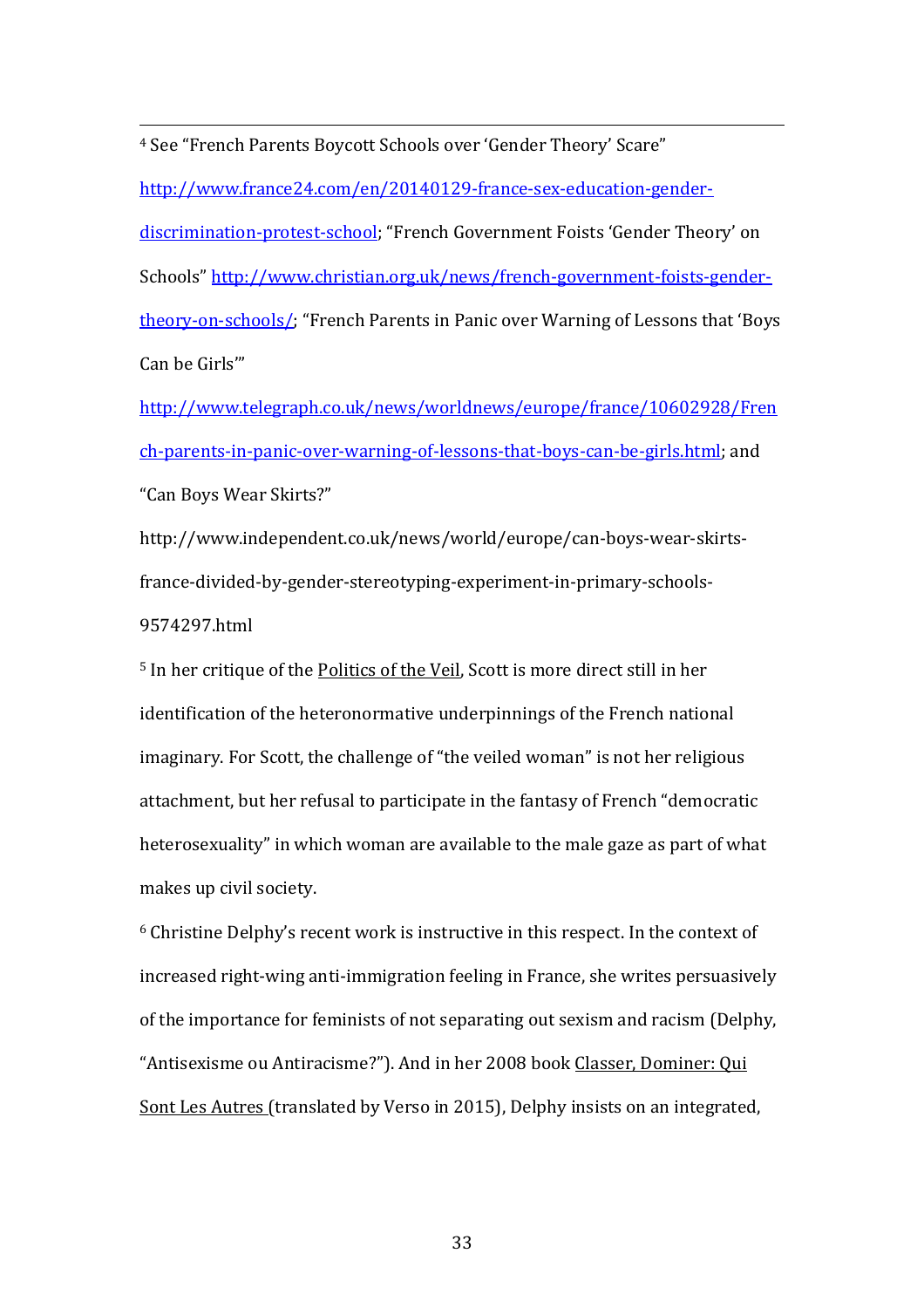materialist feminist position that mobilises a particularly socialist intersectional approach.

 $\overline{a}$ 

<sup>7</sup> Consider, for example, Judith Butler's debt to Monique Wittig and Luce Irigaray as the ground from which she departs in Gender Trouble; or Toril Moi's engagement with Simone de Beuavoir and Helene Cixous in Sexual/Textual Politics.

<sup>8</sup> There is of course a rather profound irony in pluralizing "gender theories" only to retain "the modern world" as both singular and knowable. My thanks to Alyosxa Tudor for their critical insights on this point.

<sup>9</sup> Importantly, however, these supposedly pluralising shifts have been contested, with the shift to "gender" from "women" being seen by many feminist commentators as a de-politicisation in line with institutional expectations of "inclusion" rather than the politicisation of knowledge (Stromquist; Threadgold). Renate Klein takes the strongest position on this last issue, renaming Gender Studies "hetero-relations studies'" (Klein 81).

<sup>10</sup> I developed an argument about amenability of feminist narratives in preference to co-optation in my book Why Stories Matter, and extend that here as a way of thinking about "gender" itself.

<sup>11</sup> Robyn Wiegman and Elizabeth Wilson have recently co-edited a special issue on the problem of anti-normativity in queer theory. The demand for "queer" always to signal or enact a challenge to or subversion of the dominant or "heteronorms" is both politically and theoretical restrictive in their view. The burden of transgression is indeed a hard one to bear for queer theory, as it continues to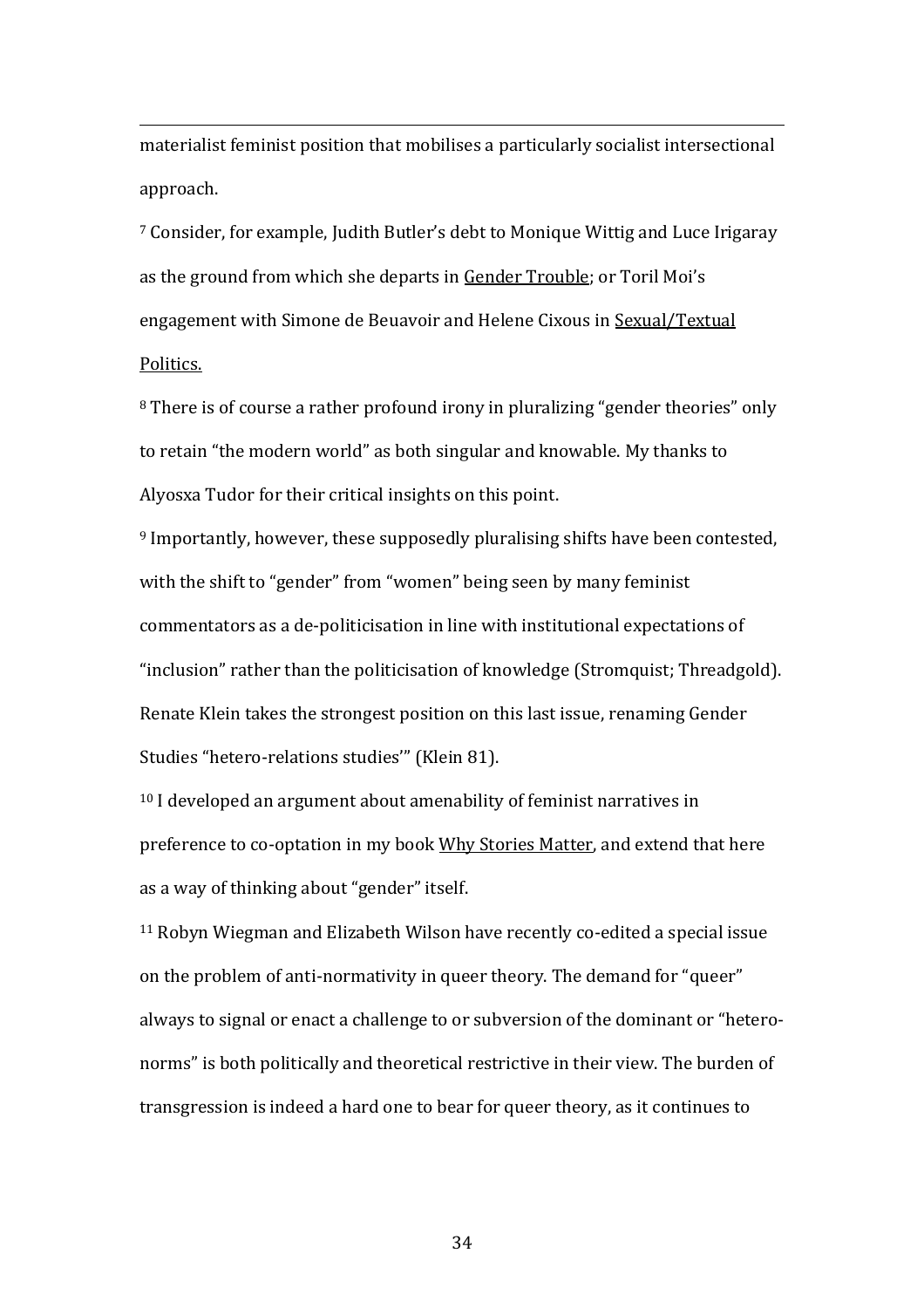mark the opposite of co-optation avant la lettre, a burden that becomes harder and harder to carry, as I outline in the next section.

 $\overline{a}$ 

<sup>12</sup> Rubin's foundational work is an engagement with the work of feminist theorists such as Adrienne Rich, for whom feminism and lesbianism must be thought together, and for whom structural gender oppression is inextricably intertwined with sexual oppression.

<sup>13</sup> Interestingly, these "object" splits also become disciplinary splits, which queer theory belonging more firmly to the Humanities, and feminism to the Social Sciences. So firmly entrenched is a view of this history as "fact", that Heather Love can make a plea for queer scholars to a develop a fuller engagement with empirical methods as though "sexuality" itself had not been studied outside of a Humanities approach.

<sup>14</sup> See Elizabeth Freeman's evocative article on the 'generational' presumptions of a queer 'exit' from a lesbian feminist past that resonates with my argument here.

<sup>15</sup> In a recent special issue of <u>South Atlantic Quarterly</u> on 1970s feminisms, Lisa Disch seeks to rectify this omission in her essay "Christine Delphy's Constructivist Materialism." The issue also reprints a piece of Delphy's earlier work, reintroducing it to a US audience.

<sup>16</sup> Of course, Elizabeth Grosz is a notable exception herself, engaging with Irigaray in considerable depth, though interestingly not with her European feminist contemporaries, such as Rosi Braidotti, who make similar arguments about the importance of "vitalism" (Braidotti, Metamorphoses).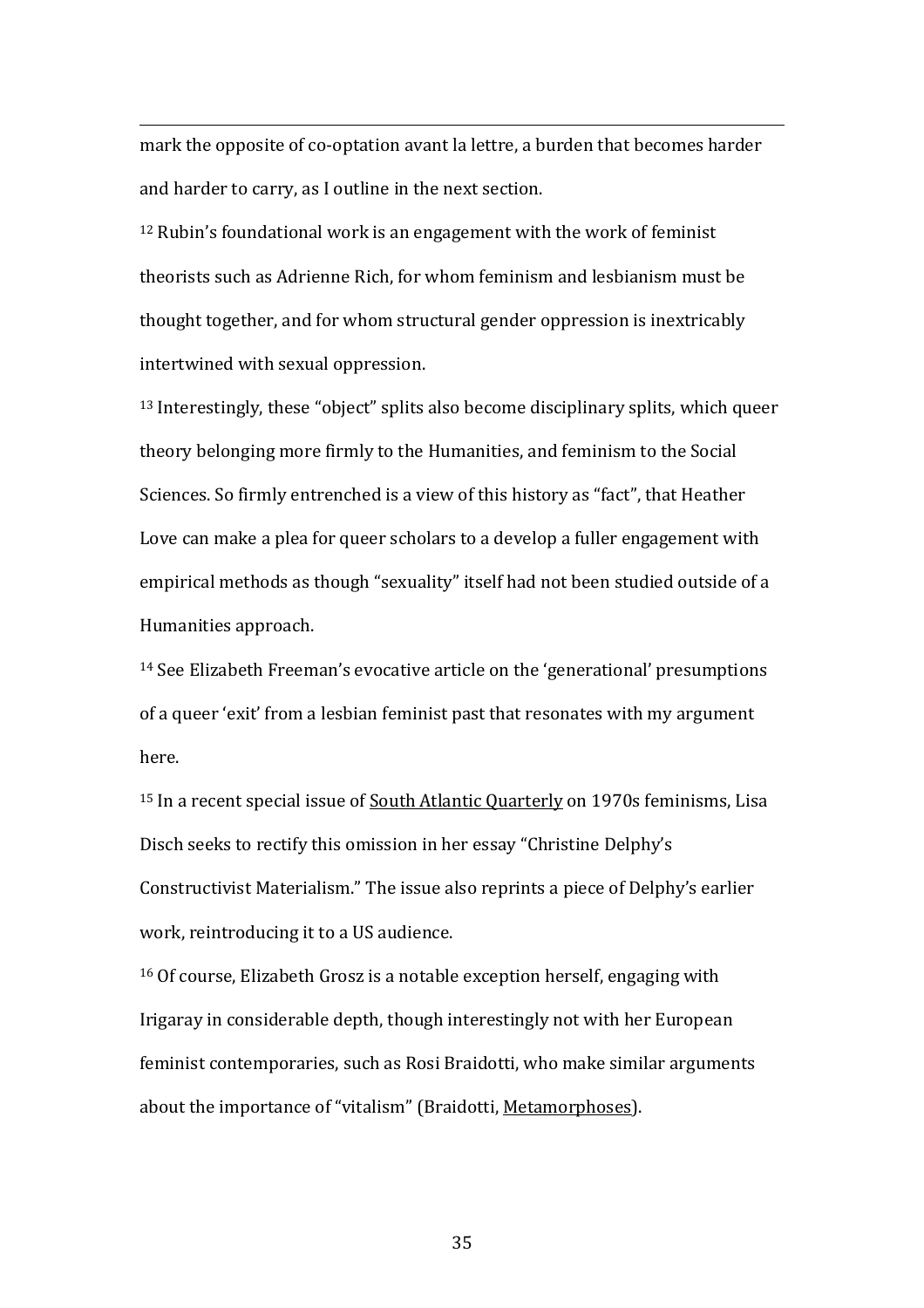<sup>17</sup> As Anne Berger importantly notes in her brilliant new book on French-US feminist and queer intellectual circuits, Esther Newton – with her understanding of gender as theatrical in its queer sites, as that which moves us – is probably better understood as Butler's interlocutor than Rubin in many ways. For Berger, too, in her commentary in the celebration DVD to mark the forty years of feminist scholarship at Paris 8, shifts in how we name the 'proper object' of the interdisciplinary field we call home should be thought of as complementary rather than as a sequence of displacements. [http://www2.univ-](http://www2.univ-paris8.fr/ef/spip.php?article270)

 $\overline{a}$ 

[paris8.fr/ef/spip.php?article270](http://www2.univ-paris8.fr/ef/spip.php?article270) for the uploaded documentary "Les Quarante Vies du Centre D'Etudes Féminine et D'Etudes de Genre."

<sup>18</sup> There are of course countries of origin not on the list (such that their citizens do not need to demonstrate such recognition or affect, and these include Western countries without same-sex rights or traditions of topless sunbathing, such as the US), and if you have plenty of money you can also be exempt. <sup>19</sup> Both Al-Tayeb and Haritaworn have explored in detail the presumed contradictions of being "queer" and "Muslim" in Europe in the context of homonationalist right-wing consolidation, and the consequences of this for those seeking to live lives in which these are inseparable terms.

<sup>20</sup> It is not accidental of course that most queer theorists (though not all) do in fact identify as queer, nor that the vast majority of queer work is in fact concerned with same-sex practices or with debunking heteronormative logics. There have been valiant attempts (Halley and Parker; Floyd) to entirely detach queer critique from its attachments to "sexuality" as both subject and object. But the queer focus will always tend back to sexual practice and subjectivity, and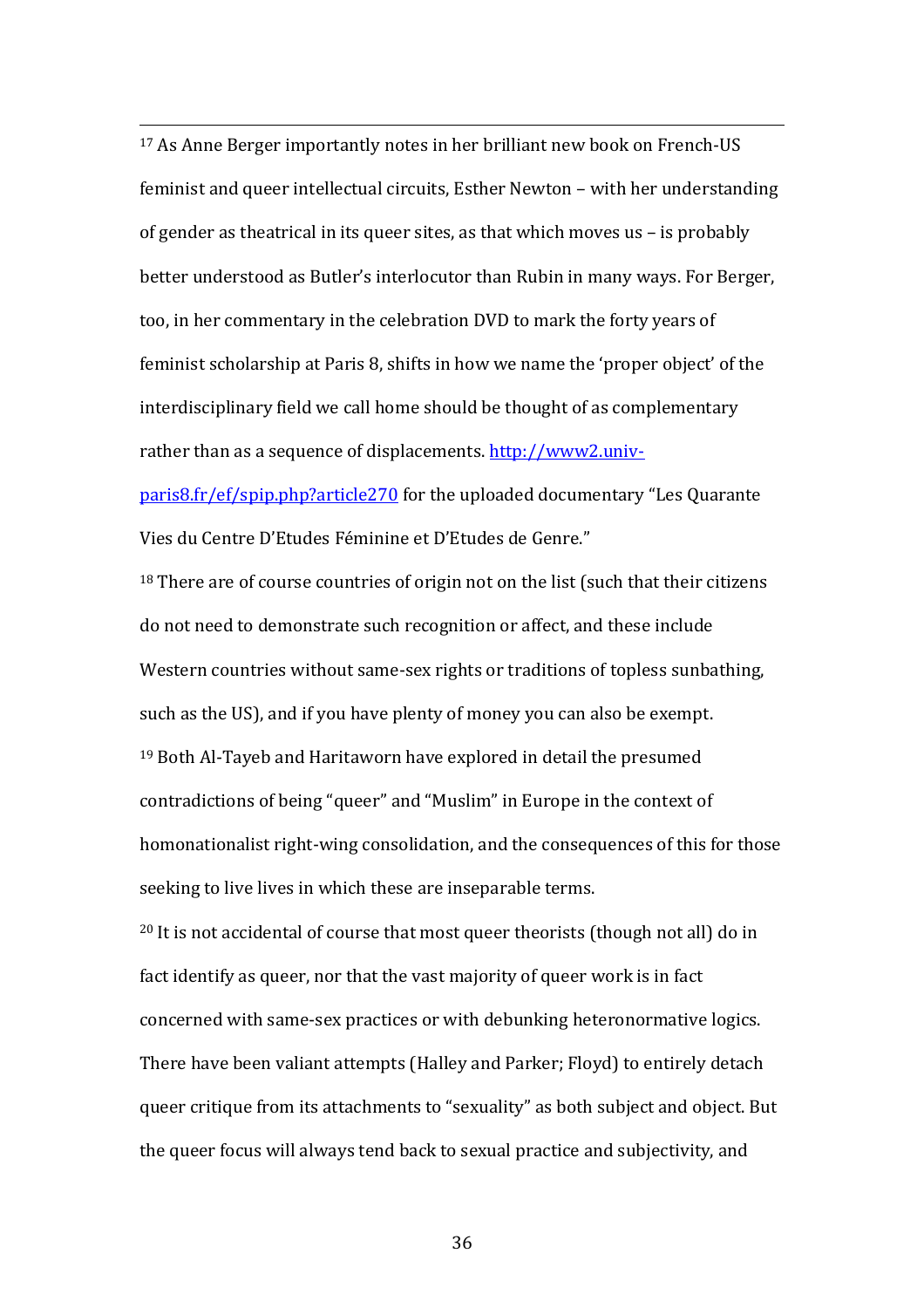circle around desire and its perversions. Indeed, without this movement, it might be hard to see what is distinct about queer theory (as compared to deconstruction in general).

 $\overline{a}$ 

<sup>21</sup> Sam McBean makes a similar move in her book on Feminism's Queer Temporalities, in which she thinks again about the limits of an approach that marks feminism as less expansive than queer theory and practice, preferring to consider the ways they are sutured and scrambled.

<sup>22</sup> See Braidotti's work on the range of different meanings and uses of "sex" and "gender" within a European geo-political landscape (Braidotti, "The Uses and Abuses of the Sex/Gender Distinction"). The now defunct journal, The Making of European Women's Studies – part of the Athena project on mapping the field in Europe – has published a range of interventions in similar vein (see e.g. Bahovec; Jegerstedt).

<sup>23</sup> My own article on "The Life and Times of Academic Feminism" maps some of these institutional as well as geo-political conflicts over the meanings of "gender" and "women", although it pays scant attention to the question of "sexuality" and "queer studies".

<sup>24</sup> Jose Munoz's work on the importance of "dis-identification" for a history of queer of color survival and desire, a mode of attachment that refuses full absorption into the dominant, extends de Lauretis in interesting ways (though Munoz only briefly cites her work).

<sup>25</sup> As Wiegman also highlights in Object Lessons, the question of "race" as so intimately linked to and sometimes standing in for social justice more generally (within feminism) means that direct engagement with an erotics of racialised